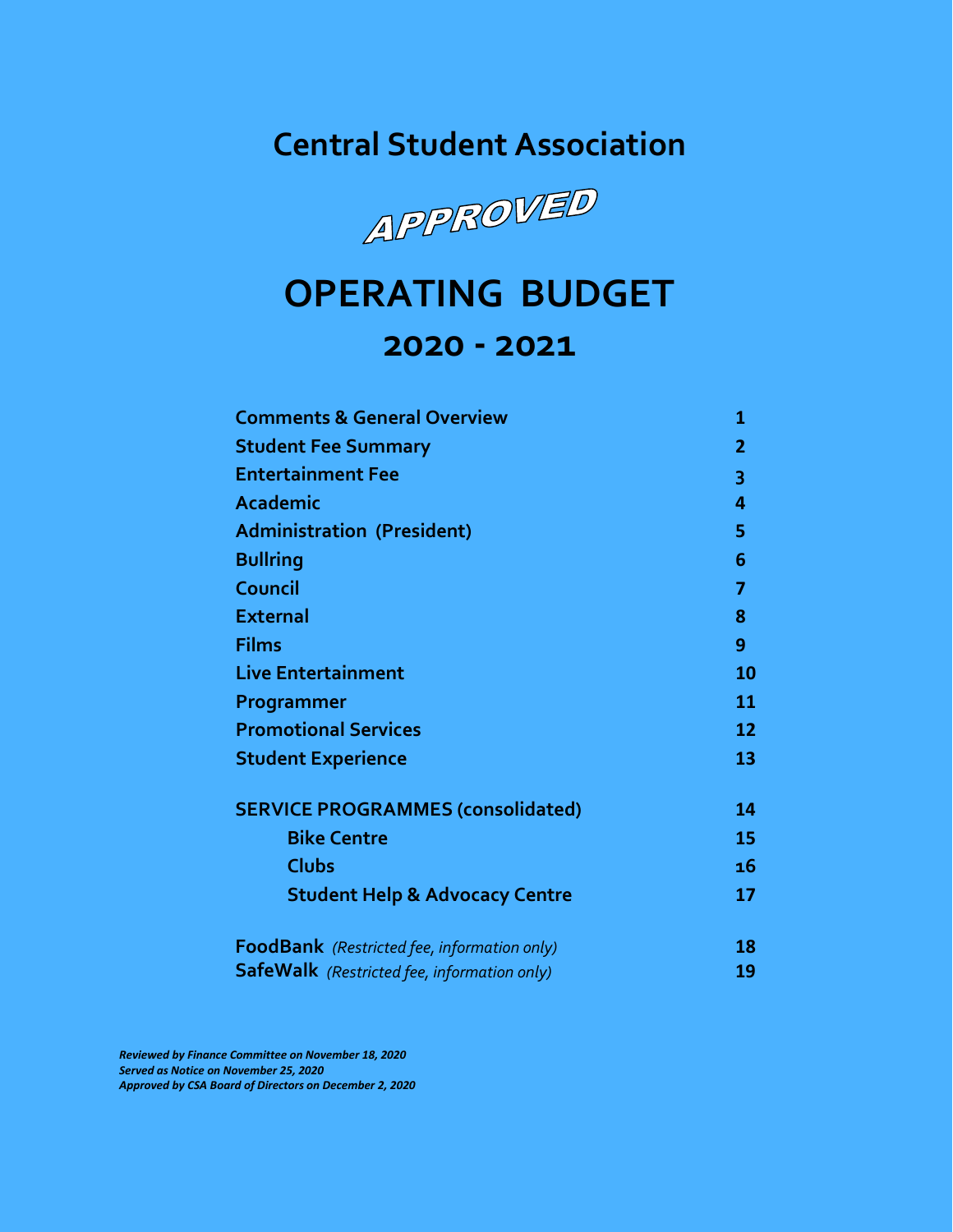### **Comments & General Overview of the 2020–2021 Budget**

Due to circumstances beyond our control, the CSA's annual budget could not be prepared and approved according to the timeline stipulated in Financial Bylaw 3, section 5.1 which reads: 'The budget of the Central Student Association shall be determined during the Winter semester for the upcoming year. The budget shall be presented to the Board of Directors before the last Board meeting of the winter semester.'

In March 2020, the novel coronavirus pandemic, known as Covid-19, reached a level of infection globally that remedial action was required immediately to reduce the spread of this disease. The University of Guelph paused for one week to convert to an online course delivery format. Students did not return to campus for the remainder of W'20. The CSA cancelled all Board meetings for the remainder of W'20 and for the summer semester. Our operations were closed (including the Bullring), all student staff contracts were terminated, and many full time staff were laid-off for a period of time. The CSA registered a Supplemental Unemployment Benefit (SUB) Plan for our full time staff which would permit the CSA to pay the difference in wages, to a maximum of 85% of regular earnings, and the amount paid out by either CERB or EI.

As the virus continued to spread, the University of Guelph determined Fall courses would be primarily delivered in an online format, with very few students permitted to be on campus.

The 2020-2021 annual budget was prepared in November 2020 and reflects the extraordinary circumstances noted above and is based on actual enrollment numbers for the Summer and Fall semester and an informed estimate for Winter 2021. This budget was set in consultation with the CSA Finance Committee and has been reviewed in its entirety by the President. On November 18, 2020, the Finance Committee reviewed and recommended forward the proposed budget for presentation to, and approval by, the CSA Board of Directors.

The CSA student fee increases annually by the Consumer Price Index (CPI) for Ontario as announced by the University administration; the CPI increase for 2020-21 is 2.1%. In addition, the CSA Board of Directors approved a further 3% increase (maximum permissible), yielding a total increase of 5.1%. The 2020-21 FT student fee per semester will increase from \$18.49 to \$19.43: PT from \$5.78 to \$6.08. Enrollment is not expected to significantly change this academic year.

Last year, under the Student Choice Initiative (SCI) legislation, the CSA fee was considered an optional fee. As such, the 2019-2020 budget adjusted for reduced student fee receipts by adding administrative fees for essential services, such as the universal bus pass. In November 2019, a lower court determined the SCI legislation to be unlawful. As such our democratically approved membership fees have been fully restored, with universal fee collection resuming in May 2020.

Significant variances to our budget when comparing to last year, are a direct result of the dual impact of the Student Choice Initiative and Covid-19.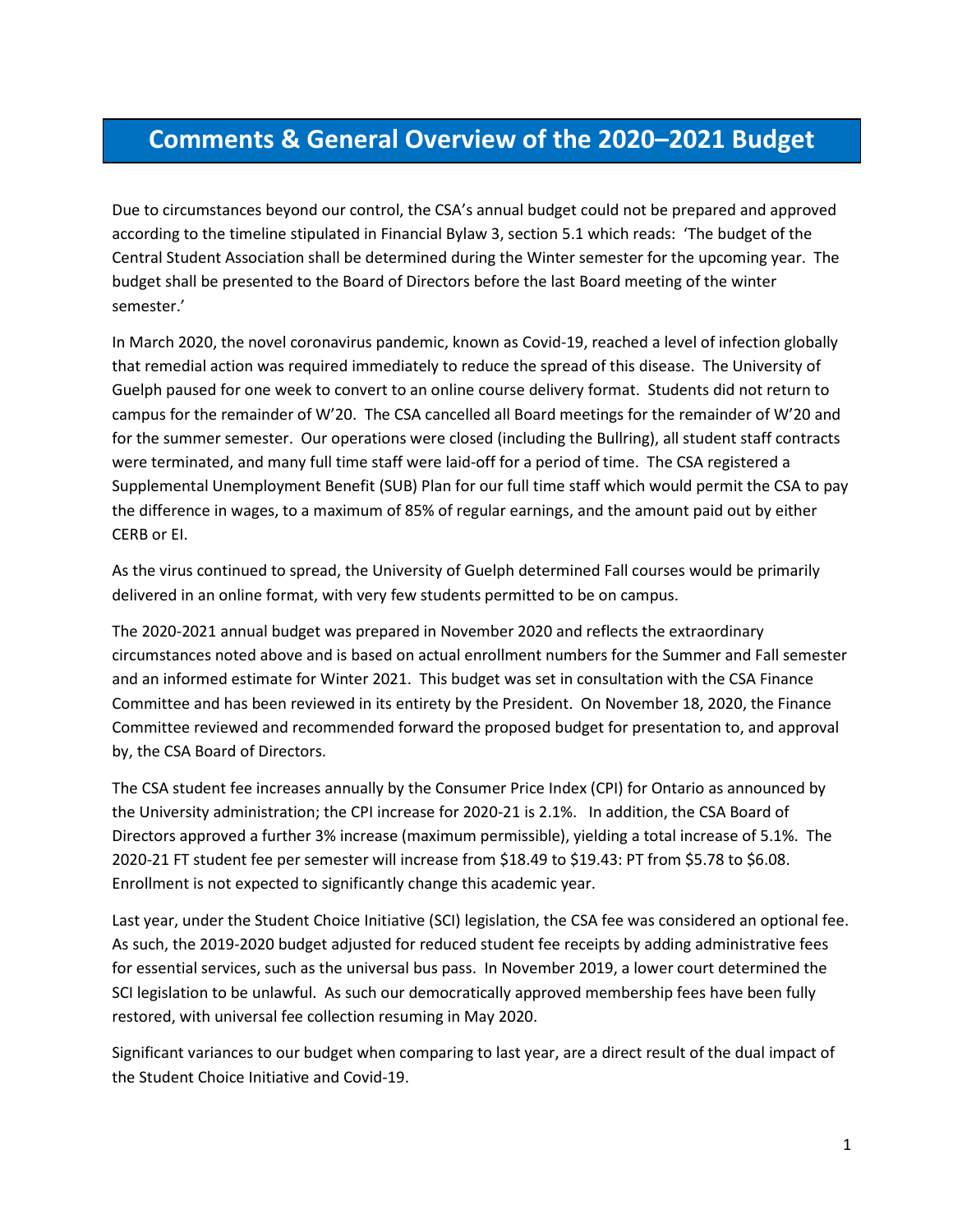| STUDENT FEE & REVENUE SUMMARY 2020-2021  |                  |                       |                                |                     |
|------------------------------------------|------------------|-----------------------|--------------------------------|---------------------|
| <b>PORTFOLIO</b>                         | <b>CSA Fees</b>  | <b>Entertain Fees</b> | <b>Other Revenue</b>           | <b>Budget Total</b> |
| Academic                                 | \$<br>26,000.00  |                       | \$                             | \$<br>26,000.00     |
| Administration                           | \$<br>337,000.00 | \$<br>22,000.00       | \$<br>76,500.00                | \$<br>435,500.00    |
| <b>Bullring</b>                          | \$<br>111,500.00 | \$                    | \$<br>110,000.00               | \$<br>221,500.00    |
| Council                                  | \$<br>36,500.00  | \$<br>6,892.00        | \$                             | \$<br>43,392.00     |
| External                                 | \$<br>44,000.00  | \$                    | \$                             | \$<br>44,000.00     |
| Films                                    |                  | \$<br>21,200.00       | \$                             | \$<br>21,200.00     |
| <b>Live Entertainment</b>                |                  | \$<br>85,000.00       | \$                             | \$<br>85,000.00     |
| Programmer                               | \$<br>63,600.00  | \$                    | \$<br>$\overline{a}$           | \$<br>63,600.00     |
| Promotion Service (incls poster runners) | \$<br>50,650.00  |                       | \$<br>$\overline{\phantom{0}}$ | \$<br>50,650.00     |
| <b>Student Experience</b>                | \$<br>47,650.00  | \$<br>14,500.00       | \$                             | \$<br>62,150.00     |
| <b>Service Programme Summary</b>         |                  |                       |                                | (see below)         |
| <b>Bike Centre</b>                       | \$               | \$                    | \$                             | \$                  |
| Clubs                                    | \$<br>11,450.00  | \$                    | \$                             | \$<br>11,450.00     |
| SafeWalk                                 | \$               | \$                    | \$                             | \$                  |
| Student Help & Advocacy Centre           | \$<br>18,150.00  | \$                    | \$<br>$\blacksquare$           | \$<br>18,150.00     |
| <b>TOTAL PROPOSED BUDGET</b>             | \$<br>746,500.00 | \$<br>149,592.00      | \$<br>186,500.00               | \$<br>1,082,592.00  |
| <b>TOTAL ANTICIPATED FEES</b>            |                  |                       |                                |                     |
| <b>TOTAL PREVIOUS BUDGET 2019-20</b>     | \$<br>575,000.00 | \$<br>108,700.00      | \$<br>1,087,485.00             | \$<br>1,770,775.00  |

| <b>RESTRICTED FEES</b><br>Not part of CSA Operating Budget | <b>Actual YE</b><br>April 30 2020 |     | <b>Receivable</b><br>(Payable) | Anticipated<br>20-21 Fees/Rev |    | <b>Fees/Surplus</b><br>Revenue 20-21 |  |
|------------------------------------------------------------|-----------------------------------|-----|--------------------------------|-------------------------------|----|--------------------------------------|--|
| <b>Affordable Housing</b>                                  | \$<br>72,659.92                   | \$  |                                | \$<br>27,300.00               | \$ | 99,959.92                            |  |
| <b>Bus Pass</b>                                            |                                   |     |                                | \$                            | \$ |                                      |  |
| <b>Late Night Bus Pass</b>                                 |                                   |     |                                | \$                            | \$ |                                      |  |
| <b>Late Night Service Reserve</b>                          | \$<br>54,107.59                   | \$  |                                | \$                            | \$ | 54,107.59                            |  |
| <b>Cannon - CSA Portion of Surplus</b>                     | \$<br>62,158.59                   | \$  |                                | \$                            | \$ | 62,158.59                            |  |
| <b>Dental Plan</b>                                         |                                   |     |                                | \$<br>2,360,000.00            | \$ | 2,360,000.00                         |  |
| Dental Plan Reserve                                        | \$<br>360,423.72                  | \$  | 449,290.80                     |                               | \$ | 809,714.52                           |  |
| <b>Entertainment Fee Reserve</b>                           | \$<br>57,244.86                   | \$  |                                | \$                            | \$ | 57,244.86                            |  |
| FoodBank                                                   |                                   |     |                                | \$<br>121,500.00              | \$ | 121,500.00                           |  |
| <b>FoodBank Reserve</b>                                    | \$<br>18,937.79                   | \$  |                                |                               | \$ | 18,937.79                            |  |
| <b>Health Plan</b>                                         |                                   |     |                                | \$<br>3,430,000.00            | \$ | 3,430,000.00                         |  |
| <b>Health Plan Reserve</b>                                 | \$<br>853,378.91                  | \$  | 81,462.68                      |                               | \$ | 934,841.59                           |  |
| <b>Menstrual Hygiene Products</b>                          | \$<br>51,634.06                   | -\$ |                                | \$<br>19,000.00               | \$ | 70,634.06                            |  |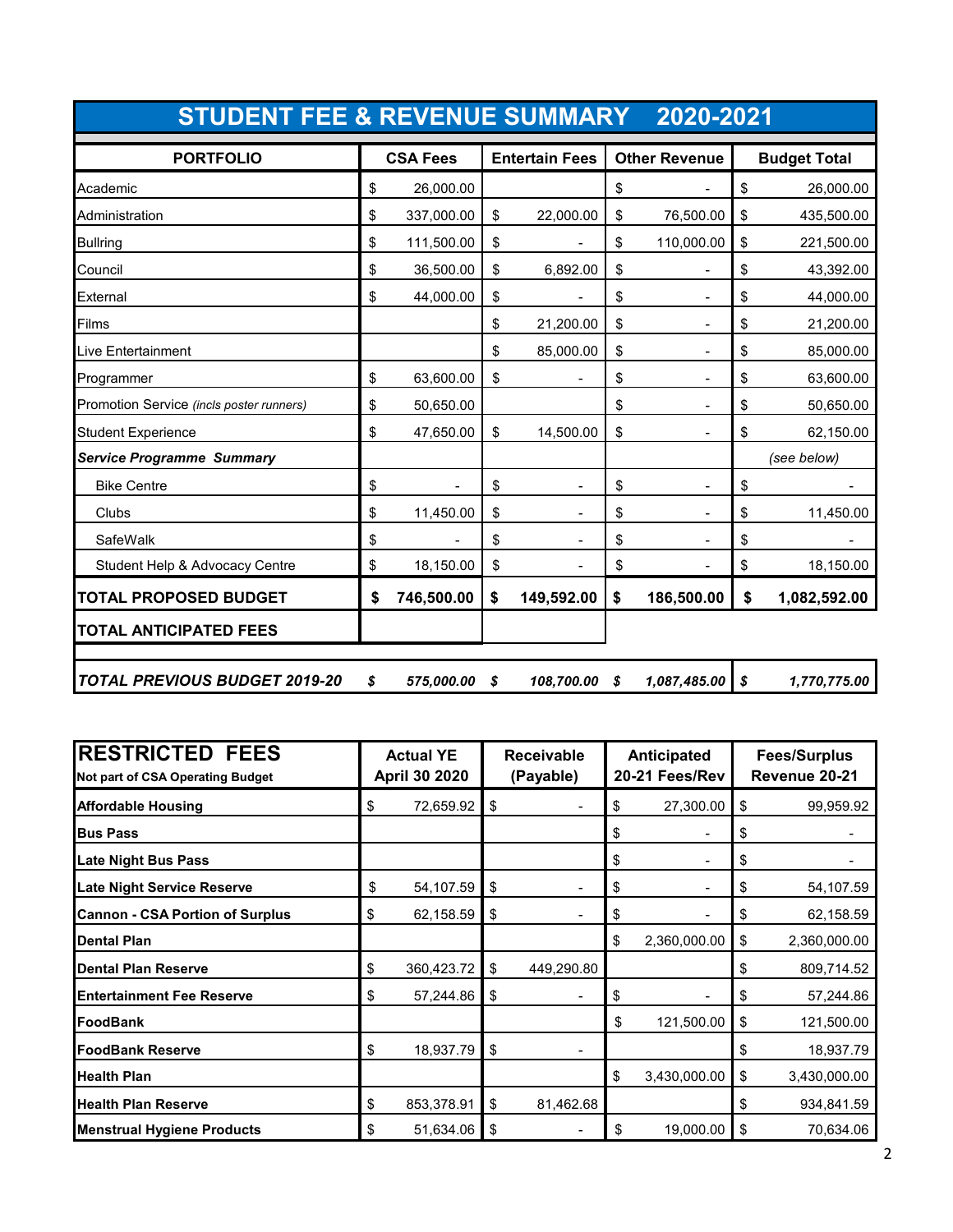| <b>ENTERTAINMENT / MEDIA FEE</b>        |      |                                                            |      |                    |               |    |             |     |                    |
|-----------------------------------------|------|------------------------------------------------------------|------|--------------------|---------------|----|-------------|-----|--------------------|
| $***$                                   |      | Media Fee is split between CSA 60%, CFRU 20%, Ontarion 20% |      |                    |               |    |             |     |                    |
|                                         |      | 2019-2020                                                  |      |                    |               |    | 2020-2021   |     |                    |
| <b>Distribution</b>                     |      | Fee Charged                                                |      | 27400              |               |    | Fee Charged |     | 37200              |
|                                         |      | Per Student                                                |      | ~Total 3 Semesters |               |    | Per Student |     | ~Total 3 Semesters |
| <b>CFRU</b> - Media                     | 20%  | \$<br>1.31                                                 | -S   | 35.894.00          |               | \$ | 1.35        | \$  | 50,220.00          |
| <b>IOntarion - Media</b>                | 20%  | 1.31<br>\$                                                 | S    | 35,894.00          |               | \$ | 1.35        | - 5 | 50,220.00          |
| <b>CSA</b> - Concerts/Speakers          | 40%  | 2.65<br>\$                                                 | -S   | 72,610.00          |               | \$ | 2.69        | \$  | 100,068.00         |
| <b>CSA - Films</b>                      | 10%  | 0.66<br>\$                                                 | \$.  | 18,084.00          | $CSA = $4.03$ |    | 0.67        | \$  | 24,924.00          |
| <b>CSA - Cross Campus Events</b><br>10% |      | 0.66<br>- 35                                               | - 36 | 18.084.00          |               | S  | 0.67        | -\$ | 24,924.00          |
| <b>TOTALS</b>                           | 100% | $6.59$ \$                                                  |      | 108,778.00         |               |    | 6.73        | -\$ | 149,916.00         |

|                                            |                  | <b>Entertainment Fee (ENT)</b> |                  |                         |            |               |            |
|--------------------------------------------|------------------|--------------------------------|------------------|-------------------------|------------|---------------|------------|
| <b>CONCERTS</b>                            | 2015-2016        | 2016-2017                      | 2017-2018        |                         | 2019-2020  |               | 2020-2021  |
| Live Ent - Concerts                        | \$<br>27,000.00  | \$<br>27,800.00                | \$<br>28,400.00  | $\sqrt{2}$              | 22,500.00  | \$            |            |
| Live Ent - Free Concerts                   | \$<br>25,000.00  | \$<br>22,500.00                | \$<br>23,000.00  | \$                      | 18,250.00  | \$            | 85,000.00  |
| Live Ent - Speakers                        | \$<br>10,000.00  | \$<br>12,000.00                | \$<br>12,000.00  | \$                      | 10,000.00  | \$            |            |
| Human Rights/SHAC - Speakers               | \$<br>4,000.00   | \$<br>4,000.00                 | \$<br>3,300.00   | \$                      |            | \$            |            |
| <b>Bullring Entertainment</b>              | \$<br>7,300.00   | \$<br>10,500.00                | \$<br>10,500.00  | \$                      | 10,500.00  | \$            |            |
| <b>Coordination Expenses</b>               | \$<br>15,500.00  | \$<br>15,000.00                | \$<br>15,000.00  | \$                      | 11,250.00  | \$            | 15,000.00  |
| <b>TOTAL</b>                               | \$<br>88,800.00  | \$<br>91,800.00                | \$<br>92,200.00  | \$                      | 72,500.00  | \$            | 100,000.00 |
| <b>ENTERTAINMENT FEE</b>                   | \$<br>89,537.50  | \$<br>91,400.00                | \$<br>93,255.80  | \$                      | 72,610.00  | \$            | 100,068.00 |
| Over (Under)                               | \$<br>(737.50)   | \$<br>400.00                   | \$<br>(1,055.80) | \$                      | (110.00)   | \$            | (68.00)    |
| <b>FILMS</b>                               |                  |                                |                  |                         |            |               |            |
| <b>Free Film Series</b>                    | \$<br>9,400.00   | \$<br>9,675.00                 | \$<br>9,850.00   | $\sqrt[6]{\frac{1}{2}}$ | 7,850.00   | \$            | 21,200.00  |
| Film Cost Subsidy                          | \$<br>9,400.00   | \$<br>9,675.00                 | \$<br>9,850.00   | \$                      | 7,850.00   | \$            |            |
| <b>Coordination Expenses</b>               | \$<br>3,250.00   | \$<br>3,500.00                 | \$<br>3,500.00   | \$                      | 2,400.00   | \$            | 3,500.00   |
| TOTAL                                      | \$<br>22,050.00  | \$<br>22,850.00                | \$<br>23,200.00  | $\sqrt{2}$              | 18,100.00  | \$            | 24,700.00  |
| <b>ENTERTAINMENT FEE</b>                   | \$<br>22,112.50  | \$<br>22,850.00                | \$<br>23,221.80  | \$                      | 18,084.00  | \$            | 24,924.00  |
| Over (Under)                               | \$<br>(62.50)    | \$                             | \$<br>(21.80)    | $\mathfrak{s}$          | 16.00      | \$            | (224.00)   |
| <b>CAMPUS WIDE EVENTS</b>                  |                  |                                |                  |                         |            |               |            |
| <b>College Royal</b>                       | \$<br>6.293.00   | \$<br>6.369.00                 | \$<br>6,484.00   | \$                      | 6,750.00   | \$            | 6,892.00   |
| <b>Cultural Entertainment Events (PDR)</b> | \$<br>1,500.00   | \$<br>2,000.00                 | \$<br>2,000.00   | \$                      |            | \$            |            |
| O-Week Programming (Student Experience)    | \$<br>3,500.00   | \$<br>4,500.00                 | \$<br>5,500.00   | \$                      | 8,000.00   | \$            | 8,000.00   |
| Winter Programming (Student Experience)    |                  |                                |                  |                         |            | \$            | 6,500.00   |
| Meal Exchange Trick or Eat                 | \$<br>7,600.00   | \$<br>6,200.00                 | \$<br>6,900.00   | \$                      |            | \$            |            |
| <b>Coordination Expenses</b>               | \$<br>3,250.00   | \$<br>3,500.00                 | \$<br>3,500.00   | \$                      | 3,350.00   | \$            | 3,500.00   |
| <b>TOTAL</b>                               | \$<br>22,143.00  | \$<br>22,569.00                | \$<br>24,384.00  | $\sqrt{2}$              | 18,100.00  | \$            | 24,892.00  |
| <b>ENTERTAINMENT FEE</b>                   | \$<br>22,112.50  | \$<br>22,850.00                | \$<br>23,221.80  | \$                      | 18,084.00  | \$            | 24,924.00  |
| Over (Under)                               | \$<br>30.50      | \$<br>(281.00)                 | \$<br>1,162.20   | \$                      | 16.00      | \$            | (32.00)    |
| <b>ACCUMULATED TOTALS</b>                  |                  |                                |                  |                         |            |               |            |
| <b>Budget Total</b>                        | \$<br>132,993.00 | \$<br>137,219.00               | \$<br>139,784.00 | \$                      | 108,700.00 | $\frac{1}{2}$ | 149,592.00 |
| Anticipated ENT Fee Total                  | \$<br>133,762.50 | \$<br>137,200.00               | \$<br>140,000.00 | \$                      | 108,700.00 | \$            | 150,000.00 |
| (Remaining to Spend)                       | \$<br>(769.50)   | \$<br>19.00                    | \$<br>(216.00)   | \$                      |            | \$            | (408.00)   |
|                                            |                  |                                |                  |                         |            |               |            |

**Note:** Coordination Expenses total \$22,000.00 The corresponding Entertainment Student Fee is found in the Administration Budget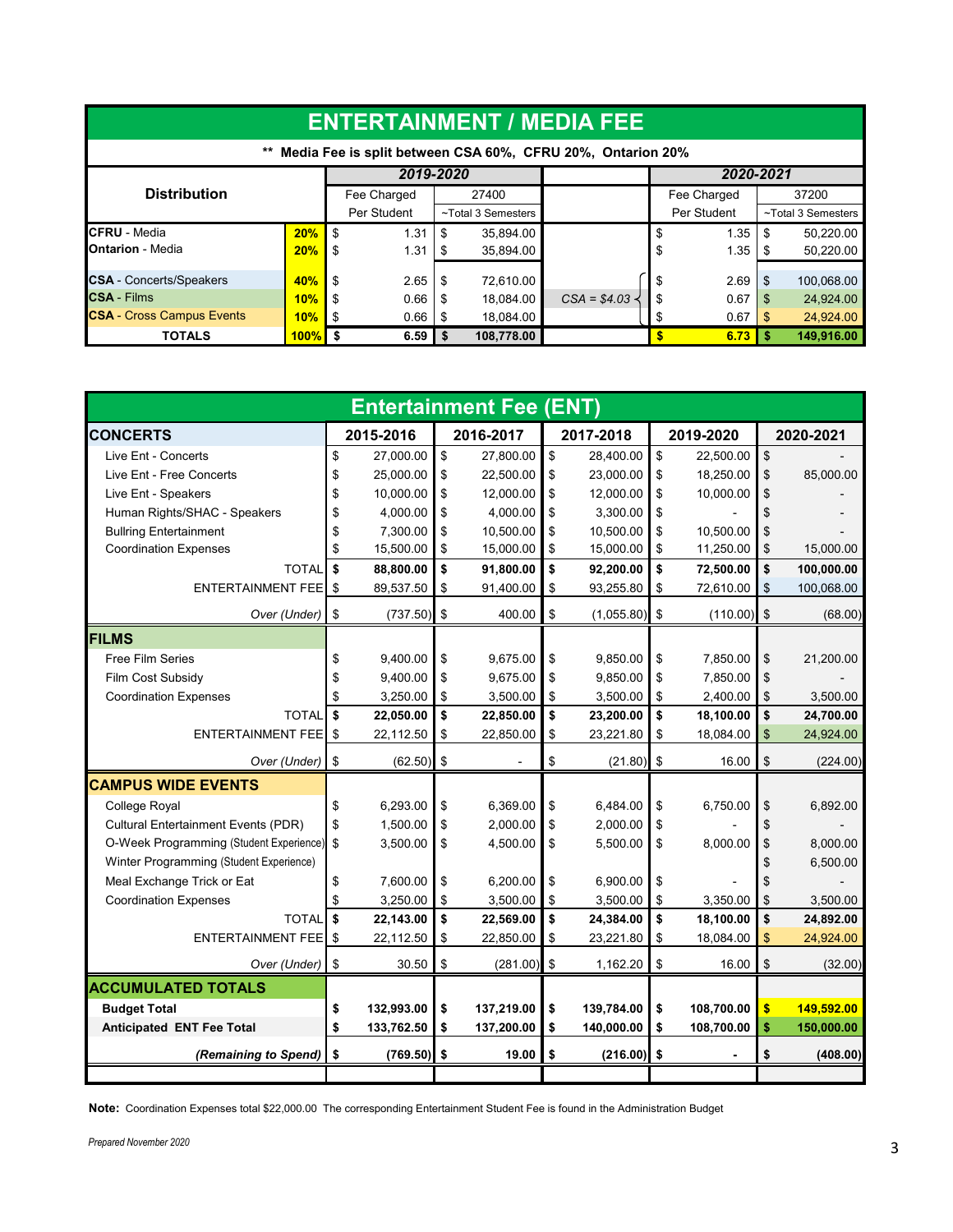|                    | <b>ACADEMIC:</b>                               | <b>Budget 2020-2021</b> |        |                                  |
|--------------------|------------------------------------------------|-------------------------|--------|----------------------------------|
| <b>Account No.</b> | <b>Account Name</b>                            | Actual 2020             |        | <b>BUDGET 19-20 BUDGET 20-21</b> |
|                    |                                                |                         |        |                                  |
| <b>Revenue</b>     |                                                |                         |        |                                  |
| 24100              | <b>CSA Student Fees</b>                        | 39,300                  | 39,300 | 26,000                           |
| 24120              | Student Health Plan Reserve Support - Memorial | 2,819                   | 3,500  |                                  |
| 24140              | <b>Bullring Promotional Support - Artwork</b>  | 500                     | 500    |                                  |
|                    |                                                |                         |        |                                  |
|                    | <b>TOTAL REVENUE</b>                           | 42,619                  | 43,300 | 26,000                           |
|                    |                                                |                         |        |                                  |
| <b>Expenditure</b> |                                                |                         |        |                                  |
| 24200              | Salaries (Includes 3% RSP/Educ)                | 34,754                  | 32,765 | 21,000                           |
| 24220              | <b>Employee Benefits</b>                       | 4,375                   | 4,225  | 3,200                            |
| 24450              | Academic Campaigns                             | 246                     | 700    | 700                              |
| 24451              | Student Artwork @ Bullring                     | 1,063                   | 1,100  | 700                              |
| 24452              | <b>Student Memorial Tree Service</b>           | 2,819                   | 3,500  |                                  |
| 24453              | <b>Teaching Excellence Award</b>               |                         | 300    | 200                              |
| 24600              | <b>Advertising &amp; Promotion</b>             | 56                      | 270    | 100                              |
| 24800              | Supplies                                       | 73                      | 240    | 50                               |
| 24870              | Photocopying                                   | 96                      | 200    | 50                               |
|                    |                                                |                         |        |                                  |
|                    | <b>TOTAL EXPENSES</b>                          | 43,482                  | 43,300 | 26,000                           |
|                    |                                                |                         |        |                                  |
|                    | <b>Under (Over) Budget</b>                     | (863)                   |        |                                  |

 **Notes:**

**24450** Includes funding for December 6th Day of Remembrance

**24452** The cost related to the purchase and maintenance of a memorial tree in the UofG Arboretum is incurred every other year, however a service is held every academic year and each tree has two plaques installed - one for each academic year. The cost to purchase and maintain a memorial tree is \$2,000; services generally cost between \$800 and \$1,600 depending on the number of anticipated family members and friends. We did not purchase a tree in 2018-19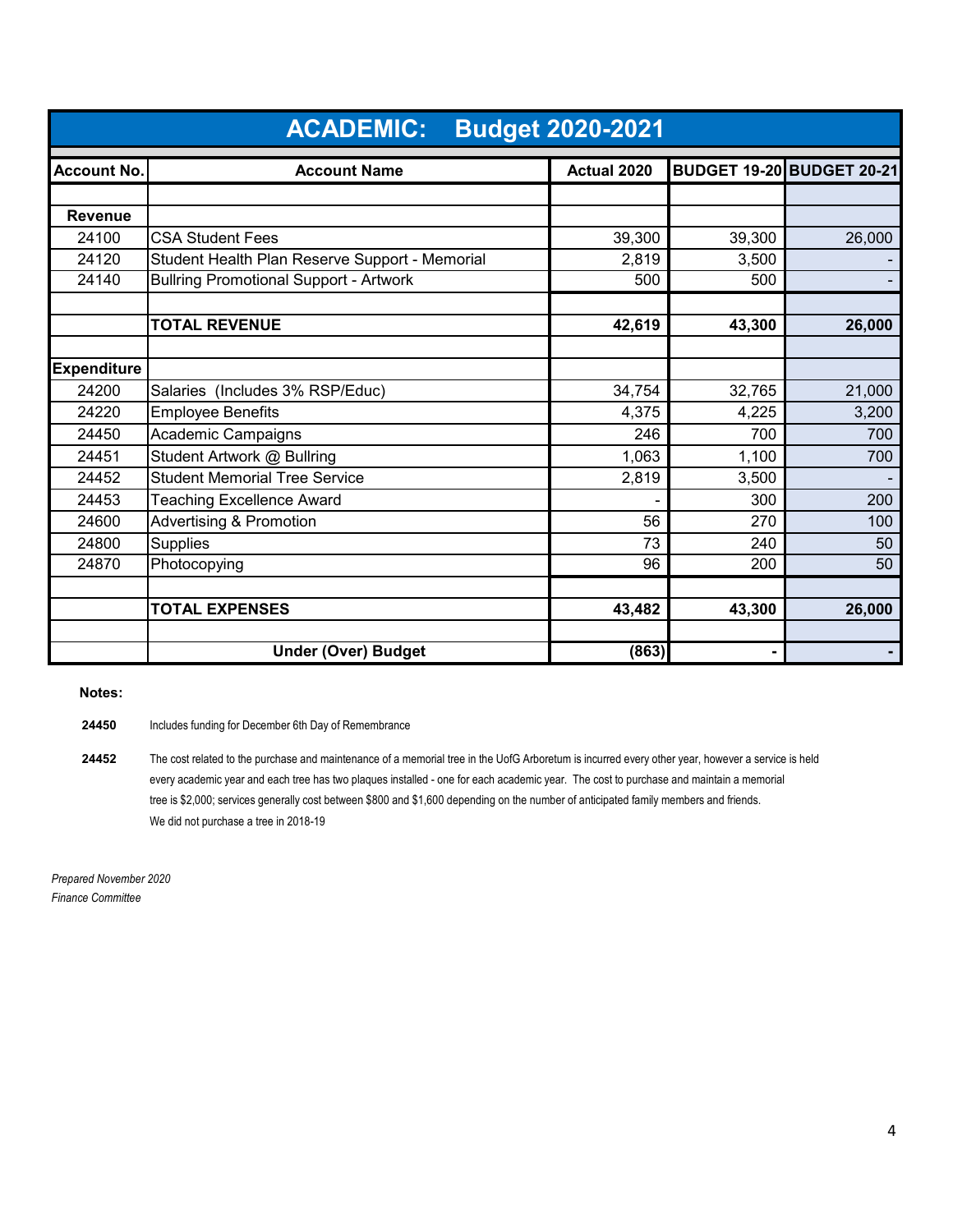|                    | <b>ADMINISTRATION (President): Budget 2020-2021</b> |             |                     |                     |
|--------------------|-----------------------------------------------------|-------------|---------------------|---------------------|
| <b>Account No.</b> | <b>Account Name</b>                                 | Actual 2020 | <b>BUDGET 19-20</b> | <b>BUDGET 20-21</b> |
|                    |                                                     |             |                     |                     |
| <b>Revenue</b>     |                                                     |             |                     |                     |
| 82100              | <b>Student Fees</b>                                 | 309,300     | 231,850             | 337,000             |
| 82101              | Entertainment Student Fee (General Coordination)    | 17,000      | 17,000              | 22,000              |
| 82200              | Dental Plan - Admin Fee                             | 18,000      | 18,000              | 18,000              |
| 82300              | Health Plan - Admin Fee                             | 28,500      | 28,500              | 28,500              |
| 82600              | Other Income: BR, MHI, Cannon Admin/Commissions     | 46,651      | 47,600              | 2,000               |
| 82620              | Pro Ink - Net                                       | 403         | 700                 |                     |
| 82700              | UCS - ROI (Digital Signs & Photo Arts Space)        | 11,250      | 11,250              |                     |
| 82870              | Black & White Photocopy Income                      | 6,029       | 8,000               |                     |
| 82875              | Colour Photocopy Income                             | 6,429       | 11,200              |                     |
| 82910              | Bus Pass - Net *                                    | 127,196     | 63,000              |                     |
| 82920              | <b>Interest Earned</b>                              | 29,782      | 22,000              | 28,000              |
|                    | <b>TOTAL REVENUE</b>                                | 600,540     | 459,100             | 435,500             |
|                    |                                                     |             |                     |                     |
| <b>Expenditure</b> |                                                     |             |                     |                     |
| 83200              | Salaries/Wages (includes RSP benefit)               | 297,519     | 275,000             | 287,800             |
| 83210              | <b>Student Risk Management</b>                      | 263         | 600                 | 600                 |
| 83220              | <b>Employee Benefits</b>                            | 27,547      | 30,950              | 26,000              |
| 83240              | <b>Employer Health Tax Premium</b>                  | 7,001       | 7,200               | 7,000               |
| 83380              | Professional Fees (Audit/Legal/HR))                 | 53,723      | 31,000              | 42,000              |
| 83390              | Travel (Business Office mileage, guest parking)     | 663         | 600                 | 200                 |
| 83440              | <b>Temporary Wages</b>                              | 9,387       | 15,000              | 1,000               |
| 83500              | Staff Appreciation (incls coffee/water, mtg food)   | 2,309       | 3,000               | 2,000               |
| 83501              | Staff Training (incls WSIB) & Transition            | 180         | 5,000               | 4,000               |
| 83550              | Purchase of Equipment                               | 2,481       | 6,000               | 8,000               |
| 83600              | <b>Advertising &amp; Promotion</b>                  | 7,674       | 7,000               | 2,000               |
| 83610              | <b>Promotional Swag</b>                             | 99          | 3,000               |                     |
| 83660              | Software/Licensing/CCS Managed Desktops             | 11,351      | 12,200              | 11,100              |
| 83700              | University Services (lock/keys/minor repairs)       | 779         | 800                 | 1,000               |
| 83701              | Leasehold Improvements to CSA Main Office           | 24,650      | 10,000              |                     |
| 83702              | Return on Investment Projects: UCS                  |             |                     |                     |
| 83800              | Office Supplies (includes postage chrgs)            | 6,647       | 8,000               | 5,000               |
| 83820              | Telephone and Internet (all lines, except Bullring) | 10,794      | 11,000              | 11,000              |
| 83850              | Maintenance & Repair                                | 549         | 660                 | 300                 |
| 83870              | Photocopier Expense                                 | 14,231      | 20,000              | 11,500              |
| 83900              | <b>Bank Charges</b>                                 | 1,143       | 690                 | 1,000               |
| 83930              | Insurance                                           | 9,155       | 11,400              | 14,000              |
|                    | <b>TOTAL EXPENSES</b>                               | 488,145     | 459,100             | 435,500             |
|                    |                                                     |             |                     |                     |
|                    | <b>Under (Over) Budget</b>                          | 112,395     |                     |                     |

## **Wages Include**

 President, Office Manager, Policy & Transition Manager, Business Manager, FT Bookkeeper, PT Bookkeeper, PT Front Office Assistants (2)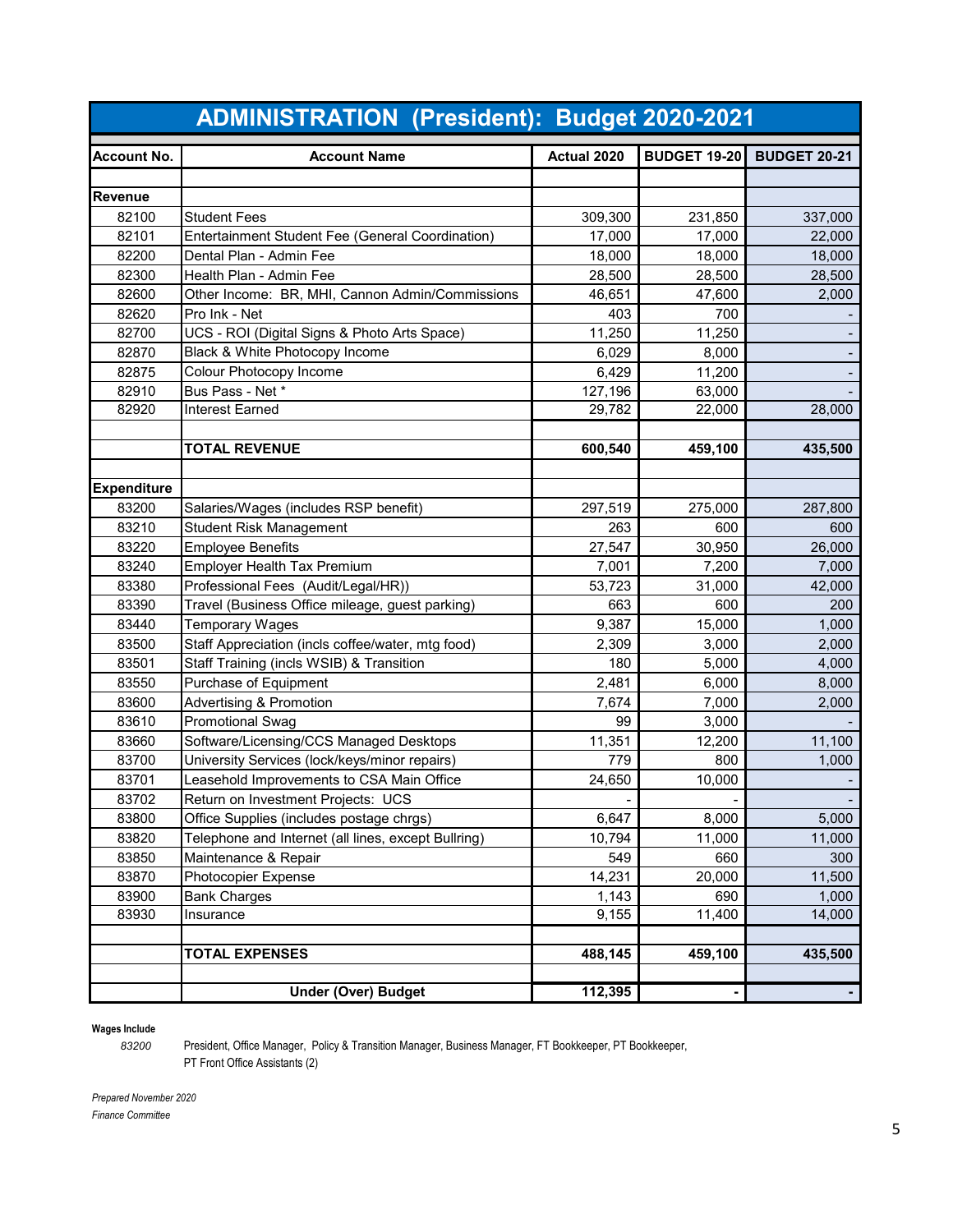|                    | <b>BULLRING: Budget 2020-2021 (Covid-19)</b> |                |                 |                      |                     |
|--------------------|----------------------------------------------|----------------|-----------------|----------------------|---------------------|
|                    | <b>Account No. Account Name</b>              | Actual YE 2020 | Last YTD Oct 31 | <b>YTD Oct 31/20</b> | <b>BUDGET 20-21</b> |
|                    |                                              |                |                 |                      |                     |
| <b>Revenue</b>     |                                              |                |                 |                      |                     |
| 92101              | <b>Entertainment Student Fee</b>             | 10,500         | 3,430           | 0                    | 111,500             |
| 92425              | Beverage Sales - Gross Margin                | 101,039        | 49,935          | $\Omega$             | 7,500               |
| 92465              | Food Sales - Gross Margin                    | 591,730        | 247,279         | 11,870               | 41,000              |
| 92490              | Miscellaneous Income (less register/over)    | 12,679         | 7,068           | 0                    | 35,000              |
|                    | <b>TOTAL REVENUE</b>                         | 715,948        | 307,712         | 11,870               | 195,000             |
|                    |                                              |                |                 |                      |                     |
| <b>Expenditure</b> |                                              |                |                 |                      |                     |
| 93200              | Managerial Salaries (incls RSP benefit)      | 132,887        | 62,150          | 44,540               | 114,000             |
| 93210              | <b>Hourly Wages</b>                          | 311,579        | 108,821         | 7,996                | 24,500              |
| 93220              | <b>Managerial Benefits</b>                   | 13,172         | 6,591           | 3,015                | 9,500               |
| 93225              | <b>Hourly Staff Benefits</b>                 | 26,685         | 9,848           | 625                  | 2,700               |
| 93240              | Employer Health Tax (Taxation Yr)            | 4,903          |                 | 0                    |                     |
| 93250              | <b>Staff Safety Training</b>                 | 508            | 423             | 0                    | 0                   |
| 93280              | <b>Staff Appreciation/Uniform</b>            | 2,160          | 893             | 0                    | 0                   |
| 93290              | <b>Staff Meals</b>                           | 15,450         | 6,590           | 0                    | 0                   |
|                    |                                              |                |                 |                      |                     |
| 93380              | Administrative Fee to CSA Operating          | 42,900         | 21,450          | 0                    | 0                   |
| 93390              | Travel/Mileage                               | 244            | 72              | 0                    | 50                  |
| 93400              | <b>Entertainment Costs</b>                   | 9,086          | 3,430           | 0                    | 0                   |
| 93550              | Purchase of Equipment/Furniture              | 8,817          | 4,852           | 0                    | $\mathbf{0}$        |
| 93560              | Lease of Equipment                           | 1,428          | 714             | 714                  | 1,500               |
| 93580              | Maintenance of Equipment                     | 4,525          | 3,056           | 0                    | 1,500               |
| 93590              | Maintenance of Front House                   | 694            | 270             | 0                    |                     |
| 93600              | <b>Advertising &amp; Promotion</b>           | 5,629          | 4,345           | 100                  | 700                 |
| 93660              | Memberships & Licenses                       | 229            | 0               | 0                    | 1,260               |
| 93700              | <b>University Services</b>                   | 3,227          | 0               | 0                    | 2,000               |
| 93720              | University Space Costs                       | 14,614         | 7,307           | 7,793                | 15,590              |
| 93730              | <b>Express Card Commission/LCR Rental</b>    | 46,622         | 14,062          |                      | 5,200               |
| 93735              | Debit Machine Commission/Rental              | 8,209          | 2,371           |                      | 1,700               |
|                    |                                              |                |                 |                      |                     |
| 93800              | Supplies (incls replacement flatware)        | 16,118         | 7,889           |                      | 3,000               |
| 93810              | Janitorial Supplies                          | 3,222          | 1,499           |                      | 600                 |
| 93815              | <b>Janitorial Services</b>                   | 8,499          | 3,491           |                      | 5,400               |
| 93820              | Telephone and Internet                       | 1,750          | 1,750           |                      |                     |
| 93870              | Photocopying                                 | 84             | 21              |                      |                     |
| 93930              | Insurance                                    | 6,135          | 6,135           |                      | 5,800               |
| 93950              | Contingency                                  | 0              | 0               |                      |                     |
|                    |                                              |                |                 |                      |                     |
|                    | <b>TOTAL EXPENSES</b>                        | 689,376        | 278,030         | 64,783               | 195,000             |
|                    | <b>Net Revenue</b>                           | 26,572         | 29,682          | $-52,913$            | $\boldsymbol{0}$    |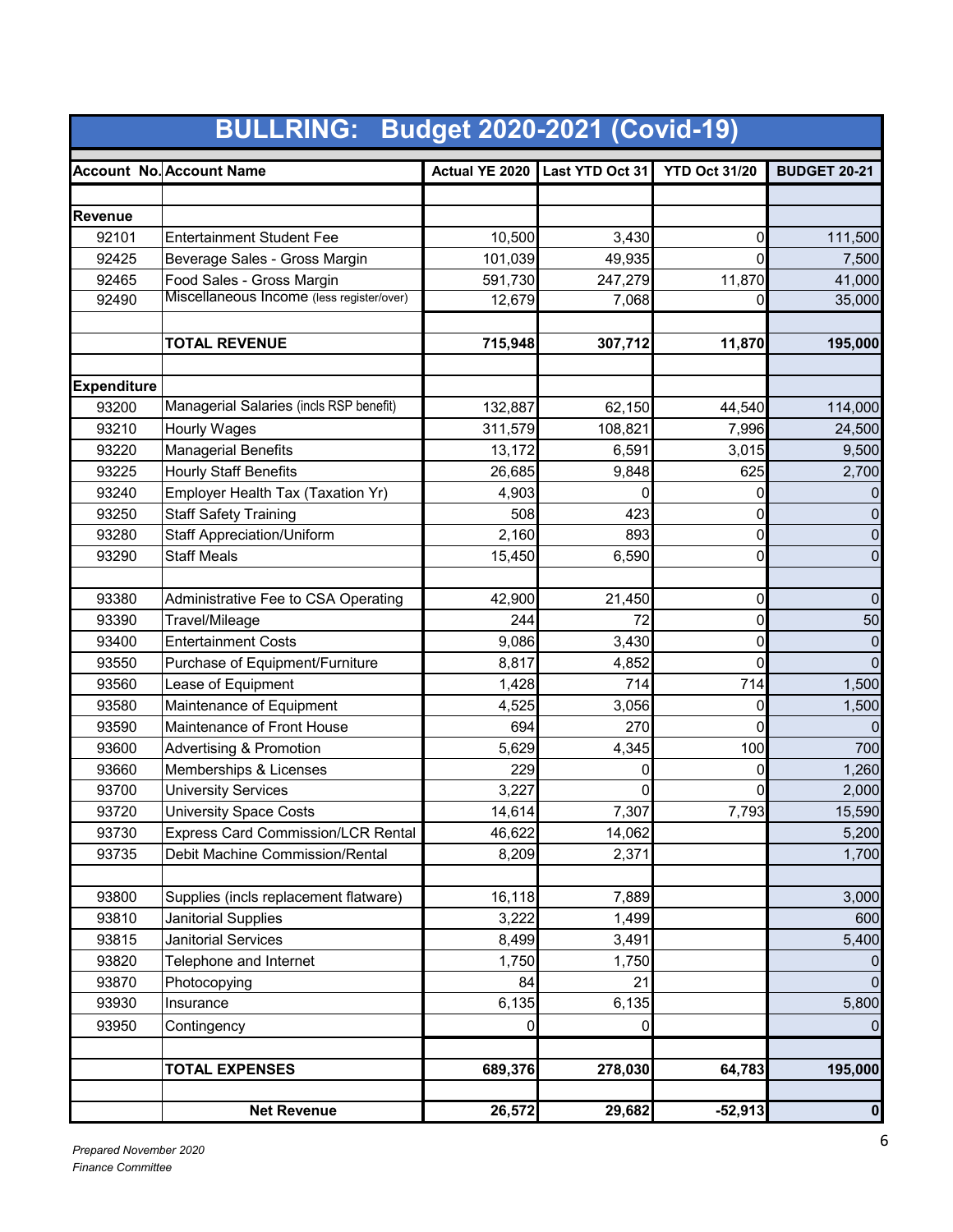|                    | <b>COUNCIL: Budget 2020-2021</b>                     |             |         |                                  |  |  |  |  |
|--------------------|------------------------------------------------------|-------------|---------|----------------------------------|--|--|--|--|
| <b>Account No</b>  | <b>Account Name</b>                                  | Actual 2020 |         | <b>BUDGET 19-20 BUDGET 20-21</b> |  |  |  |  |
|                    |                                                      |             |         |                                  |  |  |  |  |
| <b>Revenue</b>     |                                                      |             |         |                                  |  |  |  |  |
| 22100              | <b>CSA Student Fees</b>                              | 60,800      | 60,800  | 36,500                           |  |  |  |  |
| 22101              | Entertainment Fee (see below *)                      | 6,750       | 6,750   | 6,892                            |  |  |  |  |
| 22560              | <b>Survival Guide Revenue</b>                        | 52,506      | 51,050  |                                  |  |  |  |  |
|                    |                                                      |             |         |                                  |  |  |  |  |
|                    | <b>TOTAL REVENUE</b>                                 | 120,056     | 118,600 | 43,392                           |  |  |  |  |
| <b>Expenditure</b> |                                                      |             |         |                                  |  |  |  |  |
|                    | PDR Committee Motion Required                        |             |         |                                  |  |  |  |  |
| 23120              | Grants - Summer                                      |             |         |                                  |  |  |  |  |
| 23200              | Grants - Fall & Winter                               | 8,725       | 9,000   | 9,000                            |  |  |  |  |
| 23220              | Grants - Winter                                      |             |         |                                  |  |  |  |  |
|                    |                                                      |             |         |                                  |  |  |  |  |
|                    | <b>CSA Executive Motion Required</b>                 |             |         |                                  |  |  |  |  |
| 23390              | Travel & Conferences: CSA Staff                      | 668         | 1,200   |                                  |  |  |  |  |
| 23391              | Travel & Conference: CFS/CFS-O                       | 2,249       | 2,300   | 500                              |  |  |  |  |
| 23392              | Travel & Conference: Student Leadership              | 276         | 1,500   |                                  |  |  |  |  |
| 23510              | Executive Visioning/Training /Transition 50/50 split | 738         | 4,000   | 2,000                            |  |  |  |  |
| 23515              | <b>Executive Discretionary Fund</b>                  | 3,000       | 3,000   |                                  |  |  |  |  |
|                    |                                                      |             |         |                                  |  |  |  |  |
| President          |                                                      |             |         |                                  |  |  |  |  |
| 23225              | Grants - CSA FoodBank Support                        | 4,000       | 4,000   | 1,500                            |  |  |  |  |
| 23226              | <b>Grants - Move Out Madness</b>                     | 500         | 500     | 500                              |  |  |  |  |
| 23228              | Grants - College Royal *                             | 6,750       | 6,750   | 6,892                            |  |  |  |  |
| 23300              | Elections                                            | 12,306      | 14,500  | 10,000                           |  |  |  |  |
| 23440              | Honoraria (Chair/Scribe)                             | 2,619       | 4,000   | 2,800                            |  |  |  |  |
| 23500              | Board Training & Appreciation                        | 4,981       | 8,000   | 7,500                            |  |  |  |  |
| 23560              | <b>Survival Guide Expense</b>                        | 53,480      | 51,050  |                                  |  |  |  |  |
| 23750              | General Members Meeting (Fall & Winter)              | 3,629       | 7,000   | 2,000                            |  |  |  |  |
| 23800              | <b>Supplies</b>                                      | 57          | 600     | 700                              |  |  |  |  |
| 23870              | Photocopying                                         | 251         | 1,200   |                                  |  |  |  |  |
|                    | <b>TOTAL EXPENSES</b>                                |             | 118,600 |                                  |  |  |  |  |
|                    |                                                      | 104,229     |         | 43,392                           |  |  |  |  |
|                    | <b>Under (Over) Budget</b>                           | 15,827      |         |                                  |  |  |  |  |

**Note: \* Accounts are linked through the Entertainment Fees (College Royal grant is subject to COLA)**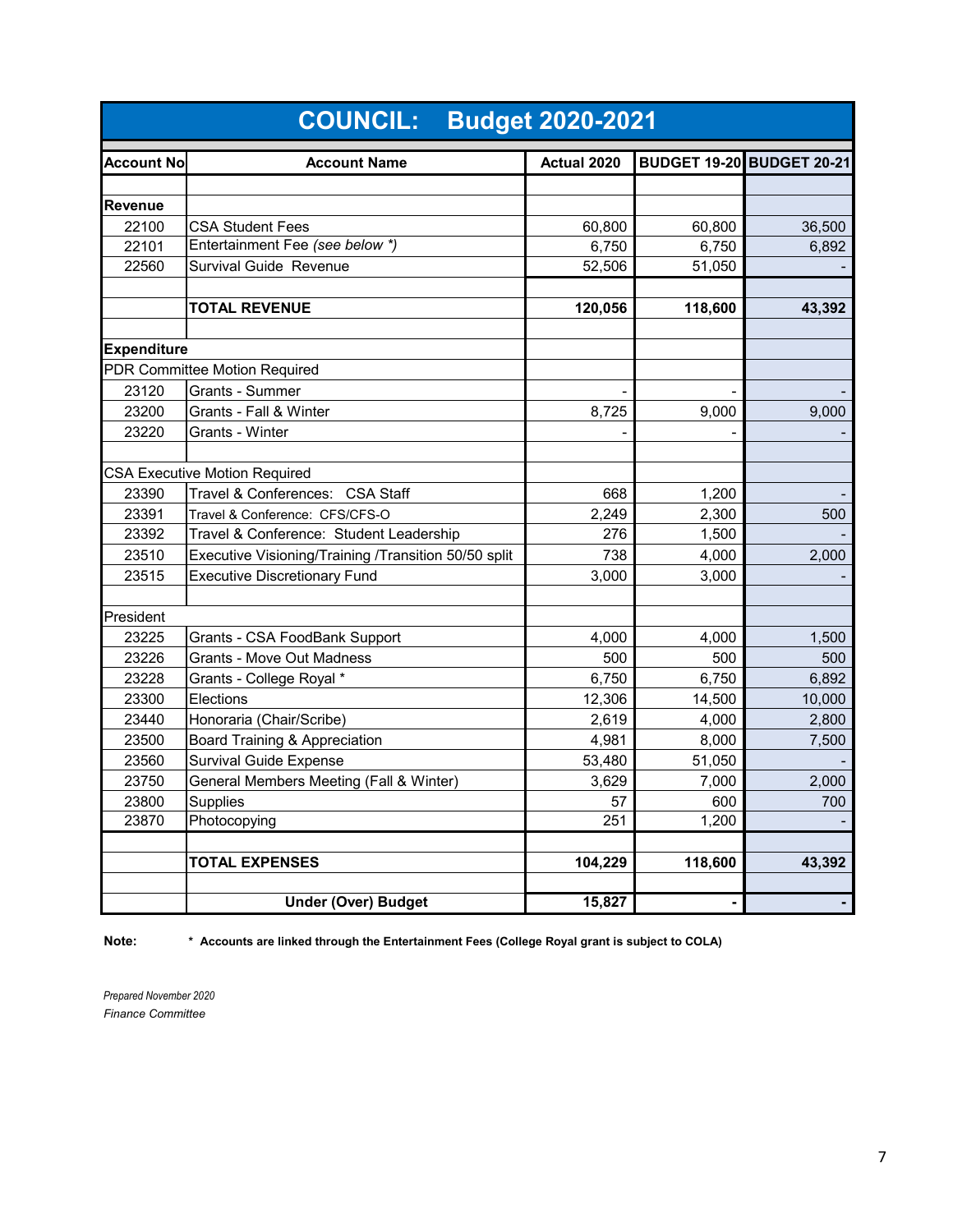|                    | <b>EXTERNAL:</b><br><b>Budget 2020-2021</b> |             |        |                                  |  |  |  |  |
|--------------------|---------------------------------------------|-------------|--------|----------------------------------|--|--|--|--|
| <b>Account No.</b> | <b>Account Name</b>                         | Actual 2020 |        | <b>BUDGET 19-20 BUDGET 20-21</b> |  |  |  |  |
|                    |                                             |             |        |                                  |  |  |  |  |
| <b>Revenue</b>     |                                             |             |        |                                  |  |  |  |  |
| 25100              | <b>CSA Student Fees</b>                     | 40,700      | 40,700 | 44,000                           |  |  |  |  |
| 25120              | Solicitations                               |             |        |                                  |  |  |  |  |
|                    |                                             |             |        |                                  |  |  |  |  |
|                    | <b>TOTAL REVENUE</b>                        | 40,700      | 40,700 | 44,000                           |  |  |  |  |
|                    |                                             |             |        |                                  |  |  |  |  |
| <b>Expenditure</b> |                                             |             |        |                                  |  |  |  |  |
| 25200              | Salaries (incl 3% Education/RSP)            | 34,522      | 32,765 | 37,772                           |  |  |  |  |
| 25220              | <b>Employee Benefits</b>                    | 4,372       | 4,225  | 4,500                            |  |  |  |  |
| 25450              | Campaigns                                   | 1,396       | 2,500  | 1,500                            |  |  |  |  |
| 25600              | <b>Advertising &amp; Promotion</b>          | 88          | 500    | 100                              |  |  |  |  |
| 25660              | Memberships & Subscriptions                 | 50          | 50     | 50                               |  |  |  |  |
| 25800              | <b>Supplies</b>                             | 42          | 200    | 50                               |  |  |  |  |
| 25870              | Photocopying                                | 453         | 460    | 28                               |  |  |  |  |
|                    |                                             |             |        |                                  |  |  |  |  |
|                    | <b>TOTAL EXPENSES</b>                       | 40,923      | 40,700 | 44,000                           |  |  |  |  |
|                    |                                             |             |        |                                  |  |  |  |  |
|                    | <b>Under (Over) Budget</b>                  | (223)       | ٠      |                                  |  |  |  |  |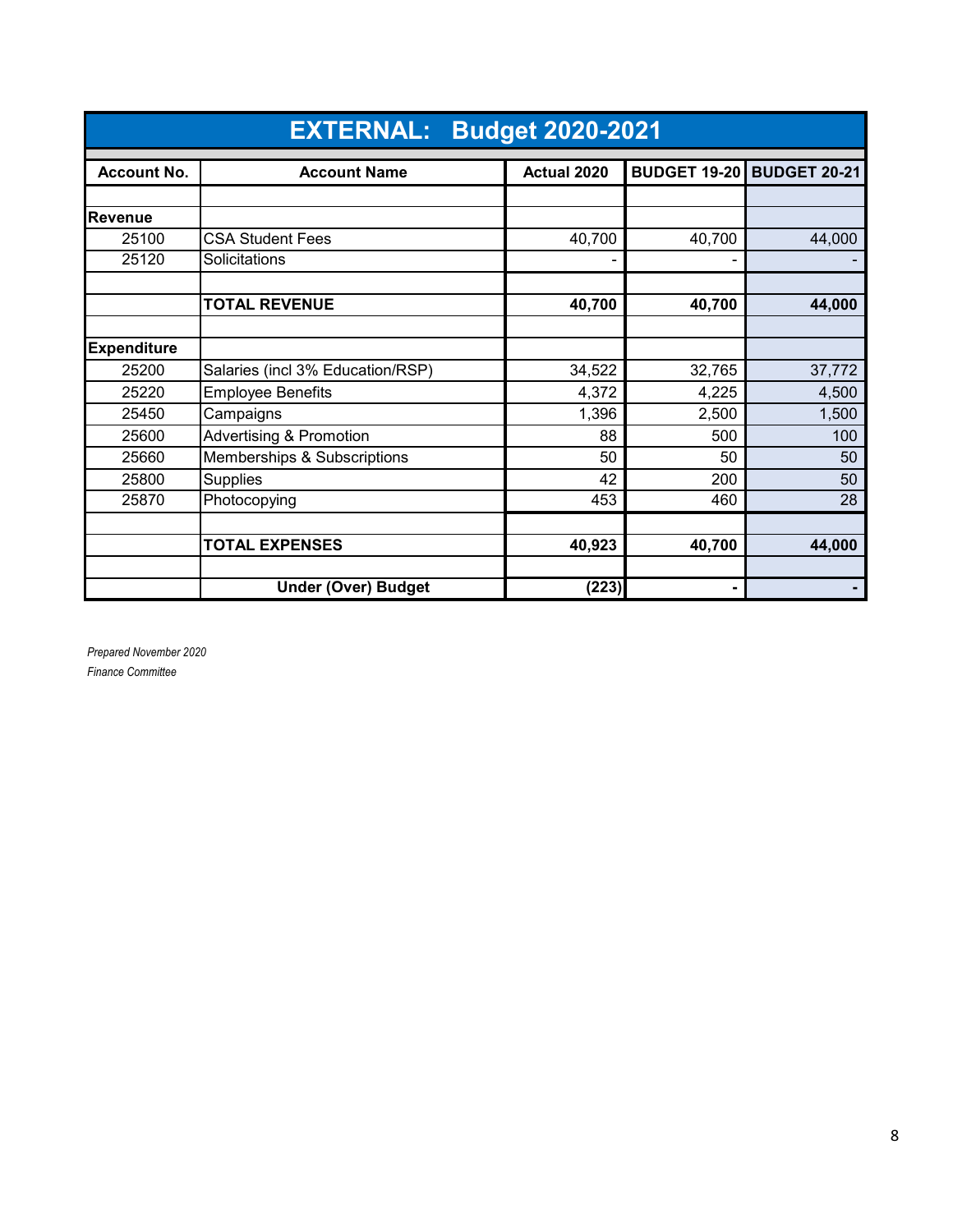|                    | <b>FILMS: Budget 2020-2021</b>     |             |                     |                     |  |  |  |  |
|--------------------|------------------------------------|-------------|---------------------|---------------------|--|--|--|--|
| <b>Account No.</b> | <b>Account Name</b>                | Actual 2020 | <b>BUDGET 19-20</b> | <b>BUDGET 20-21</b> |  |  |  |  |
|                    |                                    |             |                     |                     |  |  |  |  |
| <b>Revenue</b>     |                                    |             |                     |                     |  |  |  |  |
| 42101              | <b>Entertainment Student Fees</b>  | 15,700      | 15,700              | 21,200              |  |  |  |  |
| 42400              | Door Receipts                      |             | 1,000               |                     |  |  |  |  |
|                    |                                    |             |                     |                     |  |  |  |  |
|                    | <b>TOTAL REVENUE</b>               | 15,700      | 16,700              | 21,200              |  |  |  |  |
|                    |                                    |             |                     |                     |  |  |  |  |
| <b>Expenditure</b> |                                    |             |                     |                     |  |  |  |  |
| 43210              | Temporary Wages                    | 90          |                     | 200                 |  |  |  |  |
| 43350              | <b>YE Surplus Transfer Line</b>    | 7,974       |                     |                     |  |  |  |  |
| 43400              | <b>Film Rental</b>                 | 6,021       | 11,000              | 12,000              |  |  |  |  |
| 43550              | Purchase of Equipment/Upgrades     |             | 2,000               | 6,000               |  |  |  |  |
| 43600              | <b>Advertising &amp; Promotion</b> | 429         | 1,450               | 1,000               |  |  |  |  |
| 43660              | Memberships/Domain renewal         |             | 50                  | 50                  |  |  |  |  |
| 43800              | <b>Supplies</b>                    |             | 200                 | 200                 |  |  |  |  |
| 43840              | Freight & Shipping                 | 17          | 400                 | 50                  |  |  |  |  |
| 43850              | Maintenance of Film Equipment      | 727         | 500                 | 1,600               |  |  |  |  |
| 43870              | Photocopying                       | 442         | 1,100               | 100                 |  |  |  |  |
|                    |                                    |             |                     |                     |  |  |  |  |
|                    | <b>TOTAL EXPENSES</b>              | 15,700      | 16,700              | 21,200              |  |  |  |  |
|                    |                                    |             |                     |                     |  |  |  |  |
|                    | <b>Under (Over) Budget</b>         |             |                     |                     |  |  |  |  |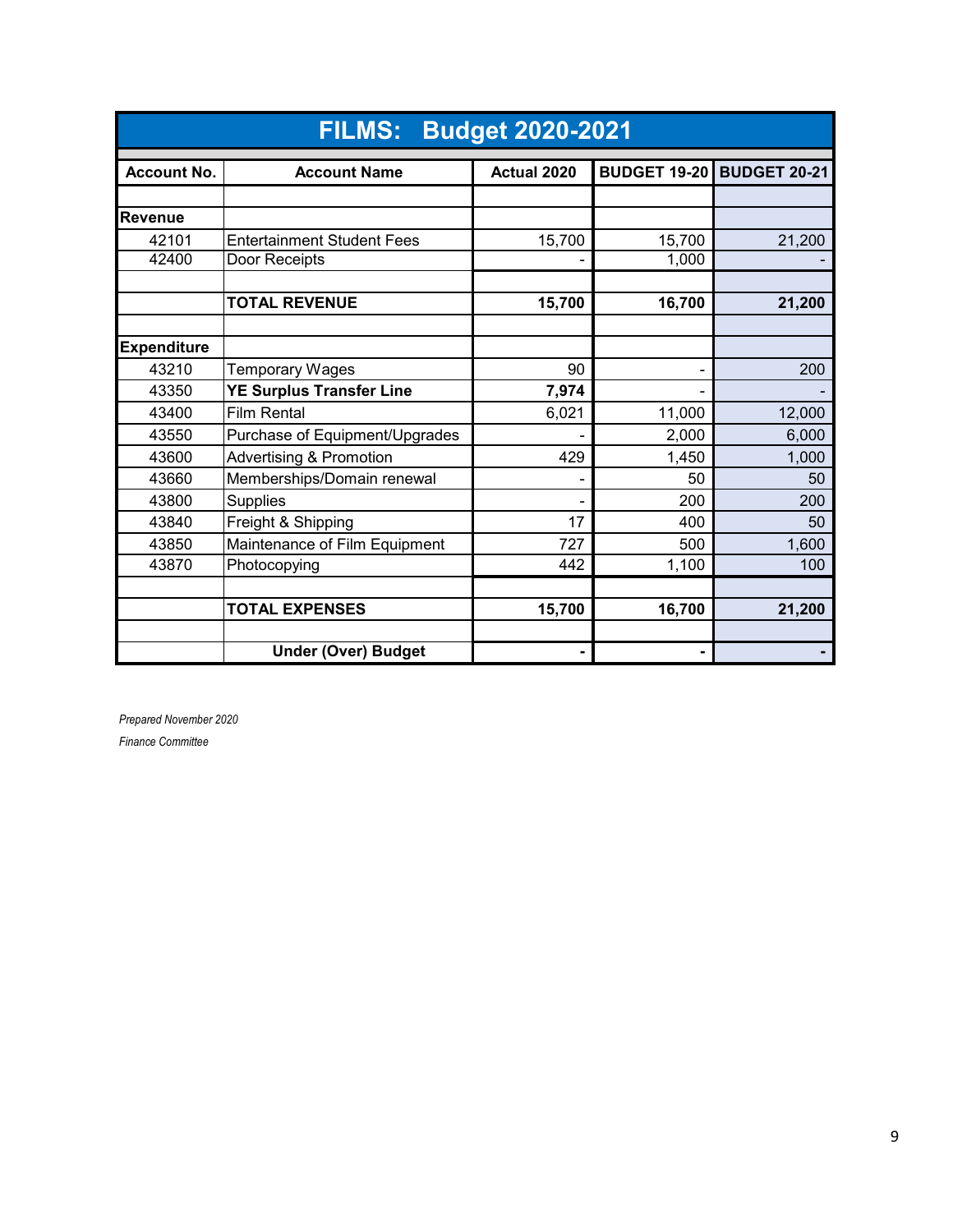|                    | <b>LIVE ENTERTAINMENT:</b>          |             | <b>Budget 2020-2021</b> |                                  |
|--------------------|-------------------------------------|-------------|-------------------------|----------------------------------|
| <b>Account No.</b> | <b>Account Name</b>                 | Actual 2020 |                         | <b>BUDGET 19-20 BUDGET 20-21</b> |
|                    |                                     |             |                         |                                  |
| Revenue            |                                     |             |                         |                                  |
| 32101              | <b>Entertainment Student Fees</b>   | 50,750      | 50,750                  | 85,000                           |
| 32400              | Tickets / Sales                     | 2,574       | 29,000                  |                                  |
| 32500              | <b>Partnership Support</b>          |             |                         |                                  |
|                    | <b>TOTAL REVENUE</b>                | 53,324      | 79,750                  | 85,000                           |
| <b>Expenditure</b> |                                     |             |                         |                                  |
| 33210              | <b>Temporary Wages</b>              |             | 2,000                   |                                  |
| 33350              | Transfer to ENT Reserve @ YE        | (37, 240)   |                         |                                  |
| 33400              | <b>Performer Fees</b>               | 2,975       | 32,000                  | 18,000                           |
| 33410              | Performer Rider                     | 180         | 2,500                   | 1,200                            |
| 33420              | Setup & Sound/Streaming             | 318         | 10,000                  | 16,200                           |
| 33500              | <b>Partnership Expenses</b>         | (73)        |                         |                                  |
| 33550              | Purchase of Equipment/Sound/Staging | 570         |                         | 12,000                           |
| 33600              | <b>Advertising &amp; Promotion</b>  | 106         | 2,000                   | 2,000                            |
| 33700              | <b>Facility Costs</b>               | 750         |                         | 35,000                           |
| 33720              | <b>Free Concert Programming</b>     | 10,674      | 18,250                  |                                  |
| 33730              | Community Concert Programming - Net | (618)       | 2,000                   |                                  |
| 33740              | Speakers                            | 75,227      | 10,000                  |                                  |
| 33800              | <b>Supplies</b>                     | 161         | 600                     | 550                              |
| 33870              | Photocopying                        | 294         | 400                     | 50                               |
|                    | <b>TOTAL EXPENSES</b>               | 53,324      | 79,750                  | 85,000                           |
|                    | <b>Under (Over) Budget</b>          |             |                         |                                  |

*November 2020 JB/LAC/TP Finance Committee*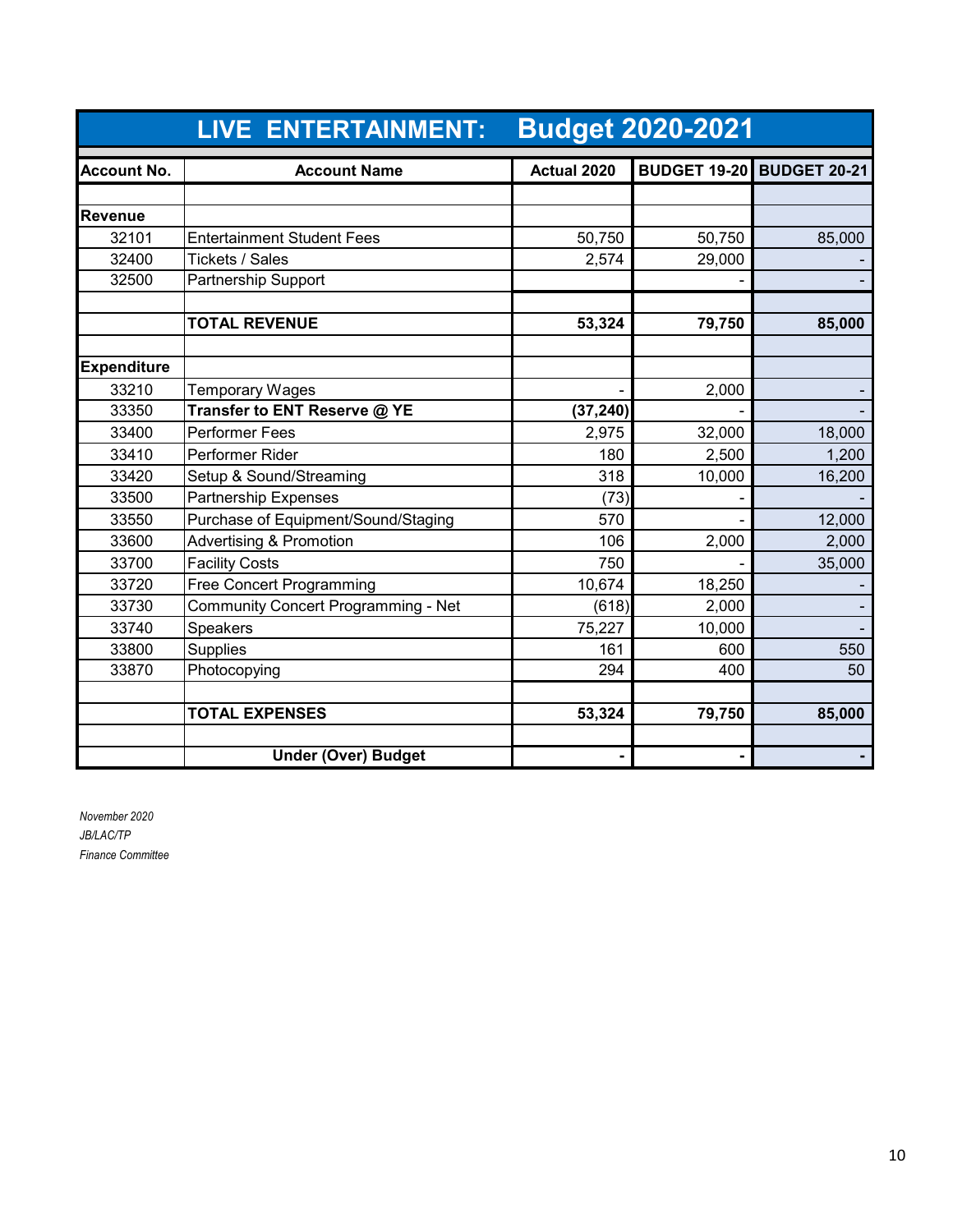| <b>Budget 2020-2021</b><br><b>PROGRAMMER (General Entertainment):</b> |                                      |             |                     |                     |
|-----------------------------------------------------------------------|--------------------------------------|-------------|---------------------|---------------------|
| <b>Account No.</b>                                                    | <b>Account Name</b>                  | Actual 2020 | <b>BUDGET 19-20</b> | <b>BUDGET 20-21</b> |
|                                                                       |                                      |             |                     |                     |
| <b>Revenue</b>                                                        |                                      |             |                     |                     |
| 72100                                                                 | <b>Student Fees</b>                  | 49,400      | 49,400              | 63,600              |
| 72600                                                                 | Imaginus Sales - Net                 | 23,644      | 24,000              |                     |
|                                                                       |                                      |             |                     |                     |
|                                                                       | <b>TOTAL REVENUE</b>                 | 73,044      | 73,400              | 63,600              |
|                                                                       |                                      |             |                     |                     |
| <b>Expenditure</b>                                                    |                                      |             |                     |                     |
| 73200                                                                 | Salaries (Includes 10% RSP benefit)  | 85,942      | 66,800              | 57,600              |
| 73220                                                                 | <b>Employee Benefits</b>             | 6,348       | 6,550               | 6,000               |
| 73390                                                                 | Mileage Allowance for Survival Guide |             |                     |                     |
| 73800                                                                 | Supplies                             | 45          | 50                  |                     |
|                                                                       |                                      |             |                     |                     |
|                                                                       | <b>TOTAL EXPENSES</b>                | 92,335      | 73,400              | 63,600              |
|                                                                       |                                      |             |                     |                     |
|                                                                       | <b>Under (Over) Budget</b>           | (19, 291)   | $\blacksquare$      |                     |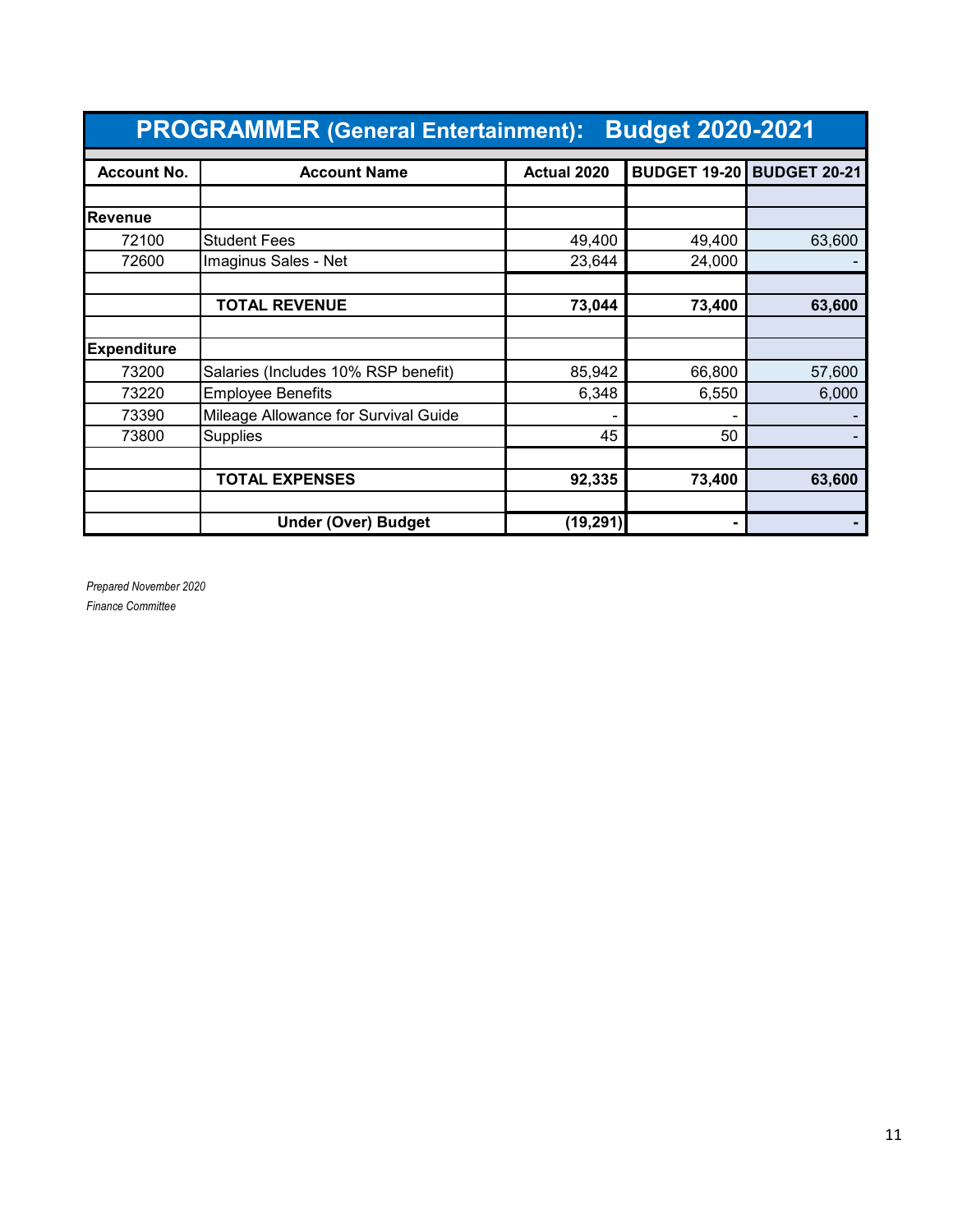|                    | <b>PROMOTIONAL SERVICES: Budget 2020-2021</b> |             |        |                                  |
|--------------------|-----------------------------------------------|-------------|--------|----------------------------------|
| <b>Account No.</b> | <b>Account Name</b>                           | Actual 2020 |        | <b>BUDGET 19-20 BUDGET 20-21</b> |
|                    |                                               |             |        |                                  |
| <b>Revenue</b>     |                                               |             |        |                                  |
| 52100              | <b>Student Fees</b>                           | 38,640      | 38,640 | 50,650                           |
| 52300              | Graphic Design                                | 676         | 750    |                                  |
| 52400              | Postering - Net                               | 5,477       | 7,000  |                                  |
| 52500              | Large Format Service - Net                    | 3,153       | 5,000  |                                  |
| 52600              | Button Maker & Miscellaneous - Net            | 91          | 100    |                                  |
| 52700              | Space Rentals - Kiosk & UC Banner             | 2,586       | 4,000  |                                  |
|                    |                                               |             |        |                                  |
|                    | <b>TOTAL REVENUE</b>                          | 50,623      | 55,490 | 50,650                           |
|                    |                                               |             |        |                                  |
| <b>Expenditure</b> |                                               |             |        |                                  |
| 53200              | Wages - Graphic Designer                      | 41,726      | 44,300 | 45,320                           |
| 53210              | Wages - Poster Runners                        | 4,598       | 5,000  |                                  |
| 53220              | Benefits - Graphic Designer                   | 5,210       | 5,400  | 4,900                            |
| 53225              | Benefits - Poster Runners (CPP, EI)           | 265         | 250    |                                  |
| 53600              | <b>Advertising &amp; Promotion</b>            |             | 100    | 50                               |
| 53660              | Memberships & Subscriptions                   | 18          | 300    | 300                              |
| 53800              | Office Supplies                               | 59          | 140    | 80                               |
| 53870              | Photocopying                                  |             |        |                                  |
|                    |                                               |             |        |                                  |
|                    | <b>TOTAL EXPENSES</b>                         | 51,876      | 55,490 | 50,650                           |
|                    |                                               |             |        |                                  |
|                    | <b>Under (Over) Budget</b>                    | (1, 253)    |        |                                  |

*Prepared November 2020*

*Finance Committee*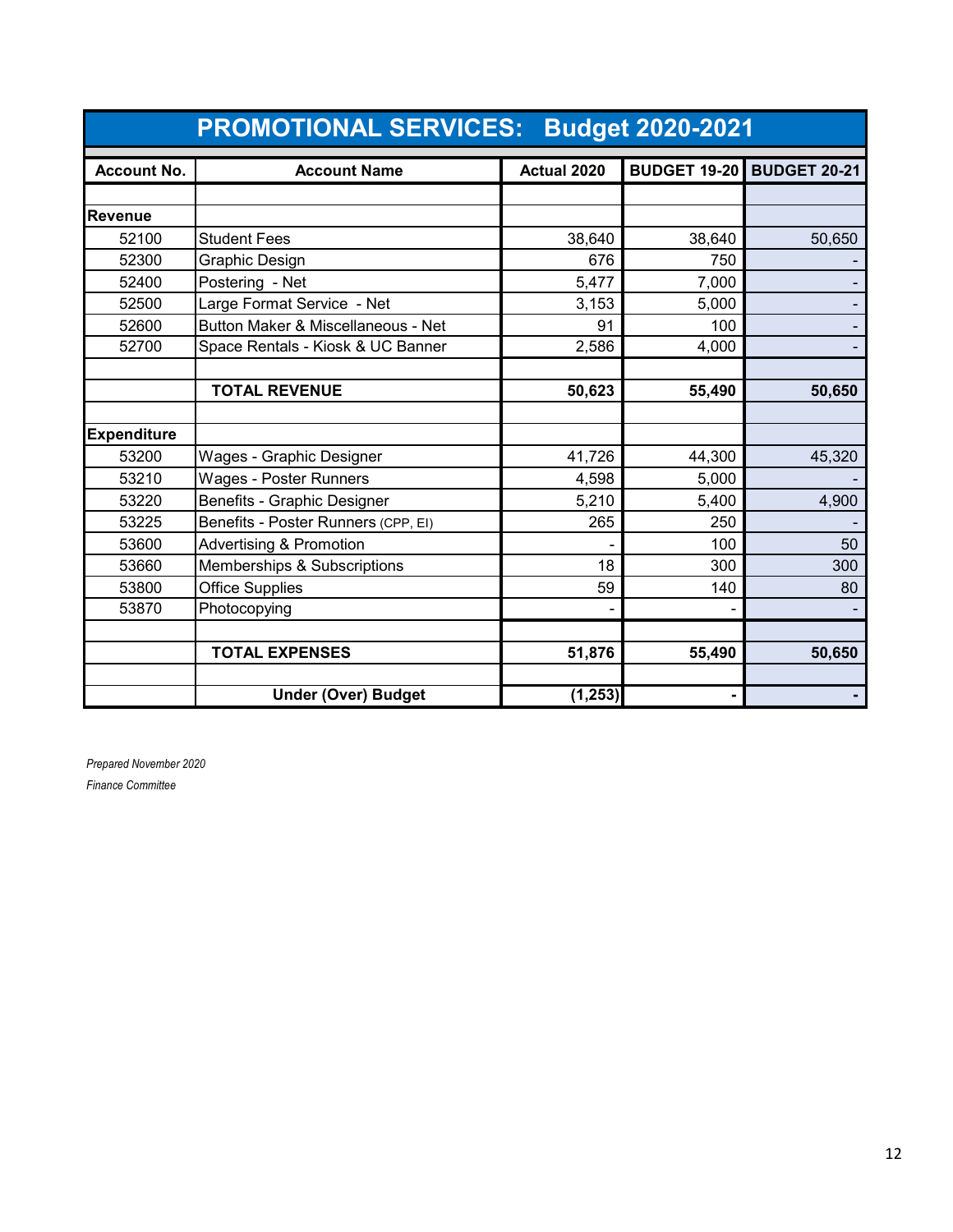|                    | <b>STUDENT EXPERIENCE:</b><br><b>Budget 2020-2021</b> |             |                                  |        |
|--------------------|-------------------------------------------------------|-------------|----------------------------------|--------|
| <b>Account No.</b> | <b>Account Name</b>                                   | Actual 2020 | <b>BUDGET 19-20 BUDGET 20-21</b> |        |
|                    |                                                       |             |                                  |        |
| <b>Revenue</b>     |                                                       |             |                                  |        |
| 27100              | <b>CSA Student Fees</b>                               | 45,200      | 45,200                           | 47,650 |
| 27101              | Entertainment Fee: Cross Campus Orientation           | 8,000       | 8,000                            | 14,500 |
|                    |                                                       |             |                                  |        |
|                    | <b>TOTAL REVENUE</b>                                  | 53,200      | 53,200                           | 62,150 |
|                    |                                                       |             |                                  |        |
| <b>Expenditure</b> |                                                       |             |                                  |        |
| 27200              | Salaries (Includes 3% Education/RSP)                  | 34,749      | 32,765                           | 37,772 |
| 27220              | <b>Employee Benefits</b>                              | 4,389       | 4,225                            | 4,500  |
| 27450              | Orientation Week Programming                          | 8,179       | 8,000                            | 8,000  |
| 27450              | Winter Orientation (Winterfest)                       |             |                                  | 6,500  |
| 27453              | <b>Summer Programming</b>                             |             |                                  |        |
| 27454              | Fall Programming (includes Stressbusters)             | 1,324       | 2,500                            | 2,500  |
| 27455              | Winter Programming (Includes Stressbusters)           | 1,679       | 4,000                            | 2,500  |
| 27600              | <b>Advertising &amp; Promotion</b>                    | 295         | 1,000                            | 300    |
| 27800              | <b>Supplies</b>                                       | 103         | 200                              | 50     |
| 27870              | Photocopying                                          | 193         | 510                              | 28     |
|                    |                                                       |             |                                  |        |
|                    | <b>TOTAL EXPENSES</b>                                 | 50,911      | 53,200                           | 62,150 |
|                    |                                                       |             |                                  |        |
|                    | <b>Under (Over) Budget</b>                            | 2,289       |                                  |        |

#### **Notes**

**27101 / 27450** Orientation Programming is specifically funded from the Entertainment Fee and should not be used to offset any other budget line within this portfolio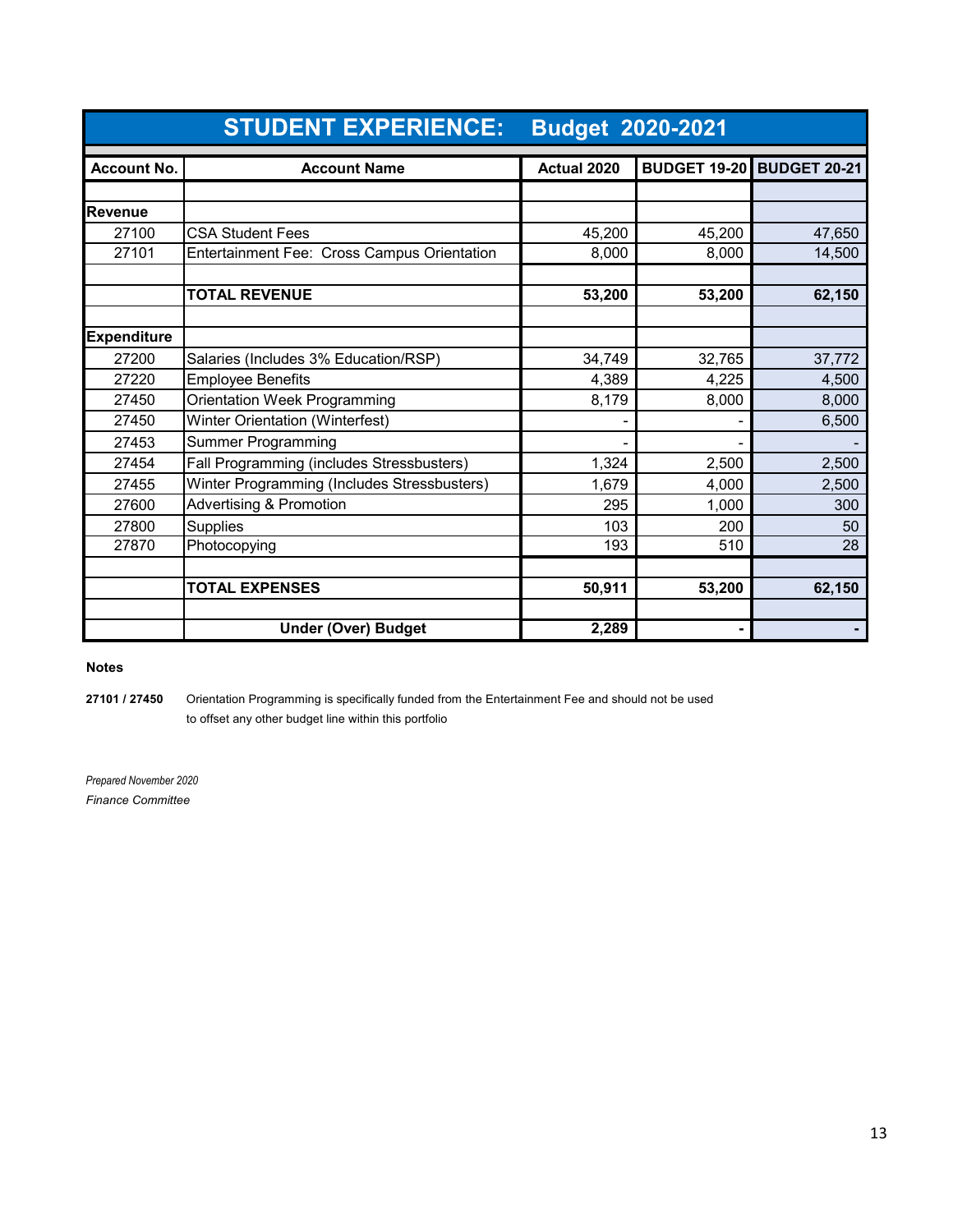#### 2020-2021

|                                        | <b>SERVICE PROGRAMMES: Budgeted Allocation of Funding</b> |                   |                    |              |             |                 |             |
|----------------------------------------|-----------------------------------------------------------|-------------------|--------------------|--------------|-------------|-----------------|-------------|
| <b>Account Name</b>                    |                                                           | <b>PROGRAMMES</b> | <b>Bike Centre</b> | <b>Clubs</b> | <b>MEAL</b> | <b>SafeWalk</b> | <b>SHAC</b> |
|                                        |                                                           |                   |                    |              | Temporarily | Separate        |             |
| <b>REVENUE</b>                         |                                                           |                   |                    |              | Suspended   | <b>Budget</b>   |             |
| <b>Student Fees</b>                    | 62100                                                     | 29,600            |                    | 11,450       |             | in 2020-202     | 18,150      |
| <b>Entertainment Student Fees</b>      | 62101                                                     |                   |                    |              |             |                 |             |
| Solicitations/SSF                      | 62120                                                     |                   |                    |              |             |                 |             |
| Other Income from Sales                | 62400                                                     |                   |                    |              |             |                 |             |
| Other Income from Partners             | 62600                                                     |                   |                    |              |             |                 |             |
|                                        |                                                           | 29,600            |                    | 11,450       |             |                 | 18,150      |
| <b>EXPENDITURES</b>                    |                                                           |                   |                    |              |             |                 |             |
| Co-ordinators/Temp Wages               | 63210                                                     | 19,952            |                    | 7,760        |             |                 | 12,192      |
| <b>Employee Benefits</b>               | 63220                                                     | 940               |                    | 370          |             |                 | 570         |
| Professional Fees (Legal Aid)          | 63380                                                     | 5,000             |                    |              |             |                 | 5,000       |
| Conference/Taxi/Van Rental             | 63390                                                     |                   |                    |              |             |                 |             |
| <b>Speaker Expenses</b>                | 63400                                                     |                   |                    |              |             |                 |             |
| Campaigns/Events/Workshops             | 63450                                                     | 500               |                    | 200          |             |                 | 300         |
| <b>Volunteer Appreciation/Training</b> | 63500                                                     |                   |                    |              |             |                 |             |
| <b>Advertising &amp; Promotion</b>     | 63600                                                     | 100               |                    | 50           |             |                 | 50          |
| Membership/Security Agreement          | 63660                                                     | 3,000             |                    | 3,000        |             |                 |             |
| Club Days Set Up                       | 63700                                                     |                   |                    |              |             |                 |             |
| <b>Supplies</b>                        | 63800                                                     | 88                |                    | 50           |             |                 | 38          |
| Telephone/Internet x 53200             | 63820                                                     |                   |                    |              |             |                 |             |
| Photocopying                           | 63870                                                     | 20                |                    | 20           |             |                 |             |
|                                        |                                                           | 29,600            |                    | 11,450       |             |                 | 18,150      |

*Prepared November 2020*

*Finance Committee*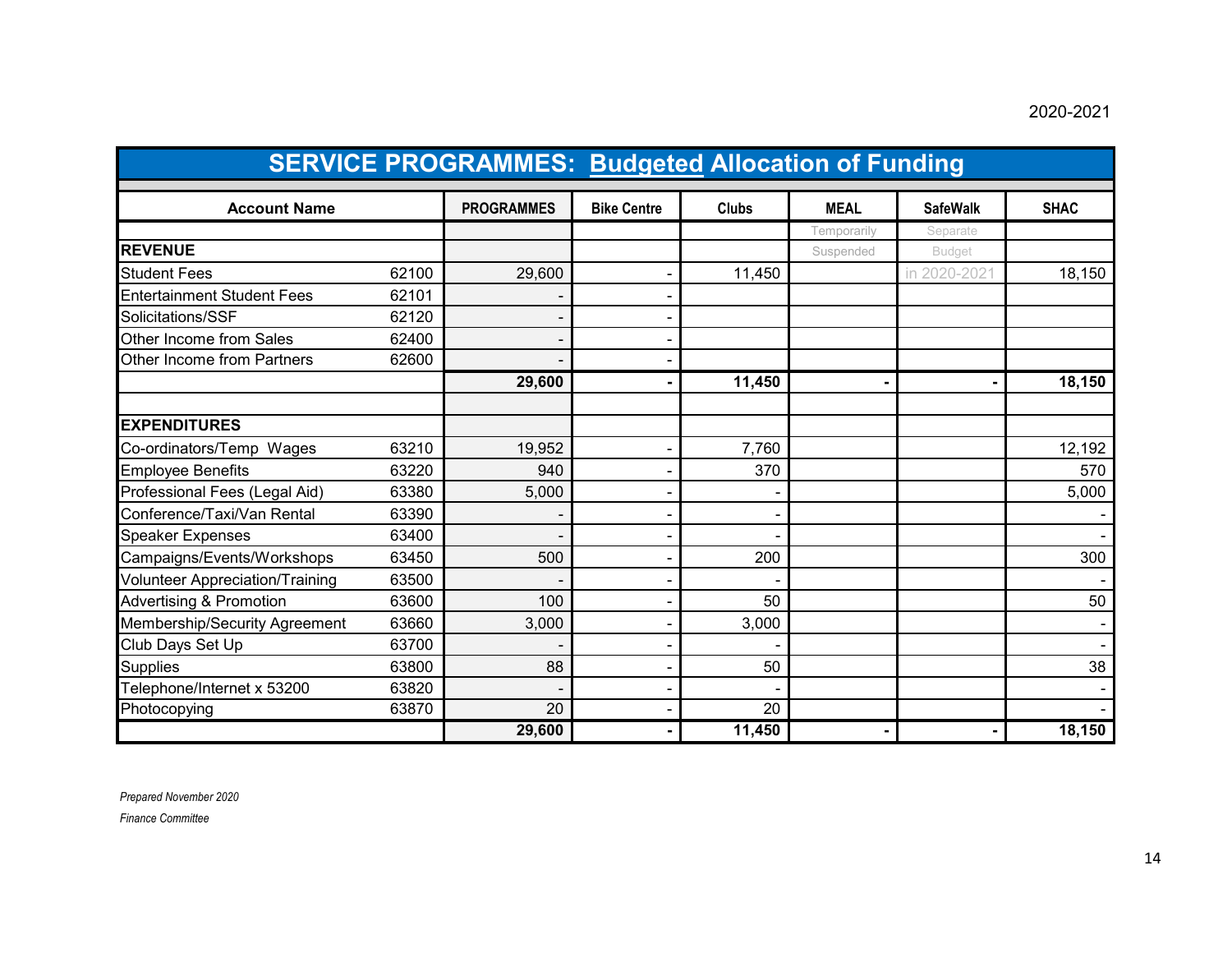| BIKE CENTRE: Budget 2020-2021 |                                       |             |                                  |          |  |
|-------------------------------|---------------------------------------|-------------|----------------------------------|----------|--|
| <b>Account No.</b>            | <b>Account Name</b>                   | Actual 2020 | <b>BUDGET 19-20 BUDGET 20-21</b> |          |  |
|                               |                                       |             |                                  | COVID-19 |  |
|                               | BIKE 62100 Student Fees               | 18,850      | 18,850                           |          |  |
| 62120                         | Solicitations/Donations               | 1,362       | 5,200                            |          |  |
| 62335                         | Solicitation Surplus from Previous Yr | 4,988       |                                  |          |  |
| 62400                         | Sales - net                           | (227)       | 500                              |          |  |
|                               |                                       |             |                                  |          |  |
|                               | <b>TOTAL REVENUE</b>                  | 24,973      | 24,550                           |          |  |
|                               |                                       |             |                                  |          |  |
| <b>Expenditure</b>            |                                       |             |                                  |          |  |
|                               | BIKE 63210 Co-ordinators Wages        | 18,906      | 19,756                           |          |  |
| 63220                         | Employee Benefits (CPP & EI)          | 1,151       | 1,069                            |          |  |
| 63450                         | Workshops                             | 277         | 500                              |          |  |
| 63500                         | <b>Volunteer Appreciation</b>         | 1,708       | 1,300                            |          |  |
| 63600                         | Advertising                           | 798         | 1,200                            |          |  |
| 63800                         | Supplies and tools                    | 1,653       | 700                              |          |  |
| 63870                         | Photocopying                          | 29          | 25                               |          |  |
|                               |                                       |             |                                  |          |  |
|                               | <b>TOTAL EXPENSES</b>                 | 24,522      | 24,550                           |          |  |
|                               |                                       |             |                                  |          |  |
|                               | <b>Under (Over) Budget</b>            | 451         |                                  |          |  |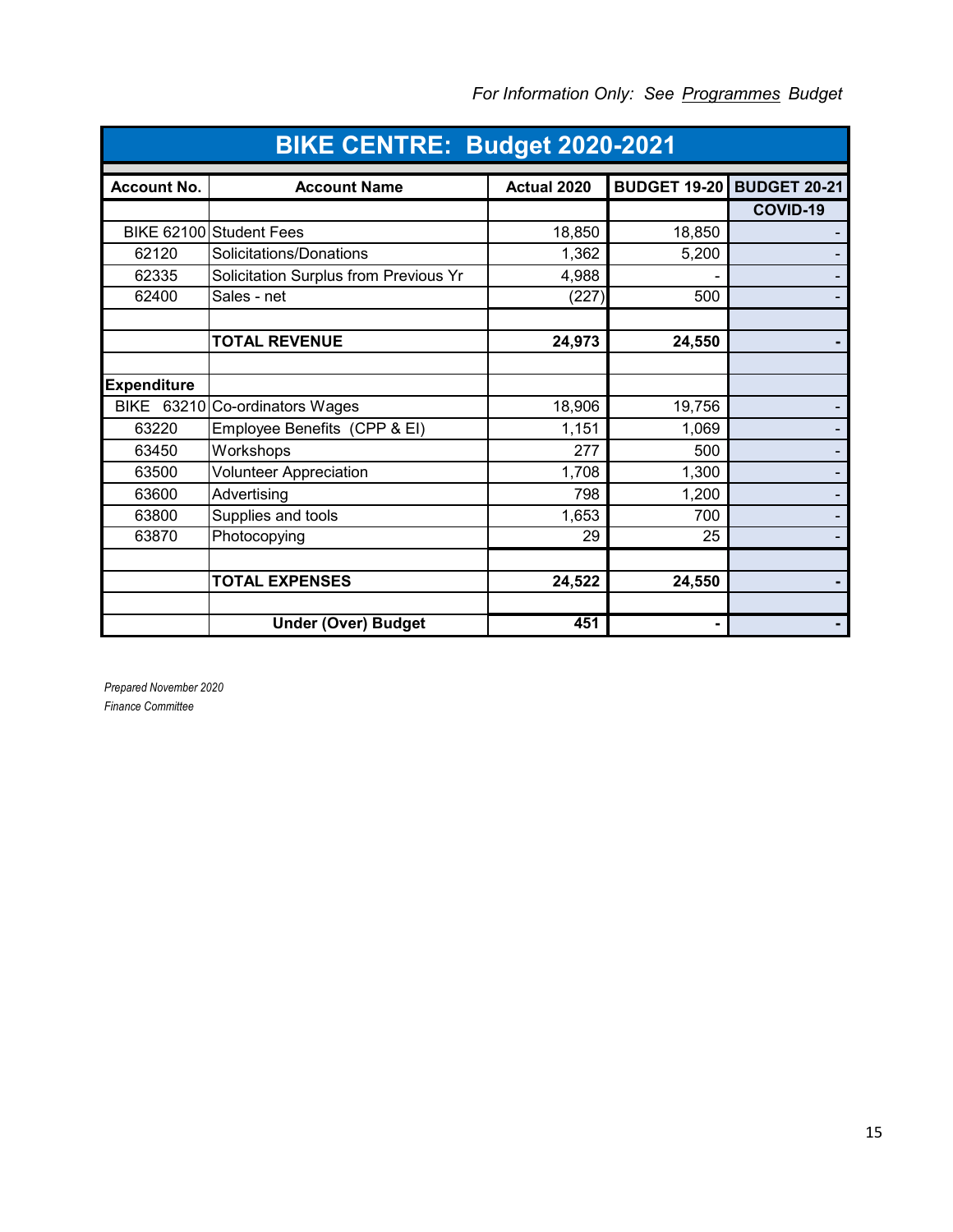| <b>CLUBS:</b><br><b>Budget 2020-2021</b> |                                                |    |             |                     |                     |
|------------------------------------------|------------------------------------------------|----|-------------|---------------------|---------------------|
| <b>Account No.</b>                       | <b>Account Name</b>                            |    | Actual 2020 | <b>BUDGET 19-20</b> | <b>BUDGET 20-21</b> |
|                                          |                                                |    |             |                     |                     |
| <b>Revenue</b>                           |                                                |    |             |                     |                     |
| <b>CLUB 62100</b>                        | <b>CSA Student Fees</b>                        | \$ | 24,100      | 24,100              | 11,450              |
| 62400                                    | <b>Revenue from Defunct Clubs</b>              | \$ |             |                     |                     |
|                                          | <b>TOTAL REVENUE</b>                           |    |             |                     |                     |
|                                          |                                                | \$ | 24,100      | 24,100              | 11,450              |
| <b>Expenditure</b>                       |                                                |    |             |                     |                     |
| <b>CLUB 63210</b>                        | Co-ordinators Wages *                          | \$ | 9,211       | 9,825               | 7,760               |
| 63220                                    | Employee Benefits (CPP, EI) *                  | \$ | 542         | 450                 | 370                 |
| 63450                                    | Meeting Expenses (food & space fee)            | \$ | 528         | 750                 | 200                 |
| 63600                                    | <b>Advertising &amp; Promo</b>                 | \$ | 113         | 500                 | 50                  |
| 63660                                    | University Centre Services Security of Hallway | \$ | 8,762       | 10,900              | 3,000               |
| 63700                                    | Club Days Set Up                               | \$ | 1,440       | 1,440               |                     |
| 63800                                    | <b>Supplies</b>                                | \$ |             | 150                 | 50                  |
| 63870                                    | Photocopying                                   | \$ | 24          | 85                  | 20                  |
|                                          |                                                |    |             |                     |                     |
|                                          | <b>TOTAL EXPENSES</b>                          | \$ | 20,620      | 24,100              | 11,450              |
|                                          |                                                |    |             |                     |                     |
|                                          | <b>Under (Over) Budget</b>                     | \$ | 3,480       | ۰                   |                     |

#### *For Information Only: See Programmes Budget*

Staff Administrative Coordinator - Sept 7 to April 23, 2021 20 Flex + 10 hrs/wk 320 Hours \$ 5,120.00 Programming Coordinator - Sept 7 to April 23, 2021 15 Flex + 5 hrs/wk 165 Hours  $\frac{\$}{\$}$  2,640.00<br>7,760.00

\$ 7,760.00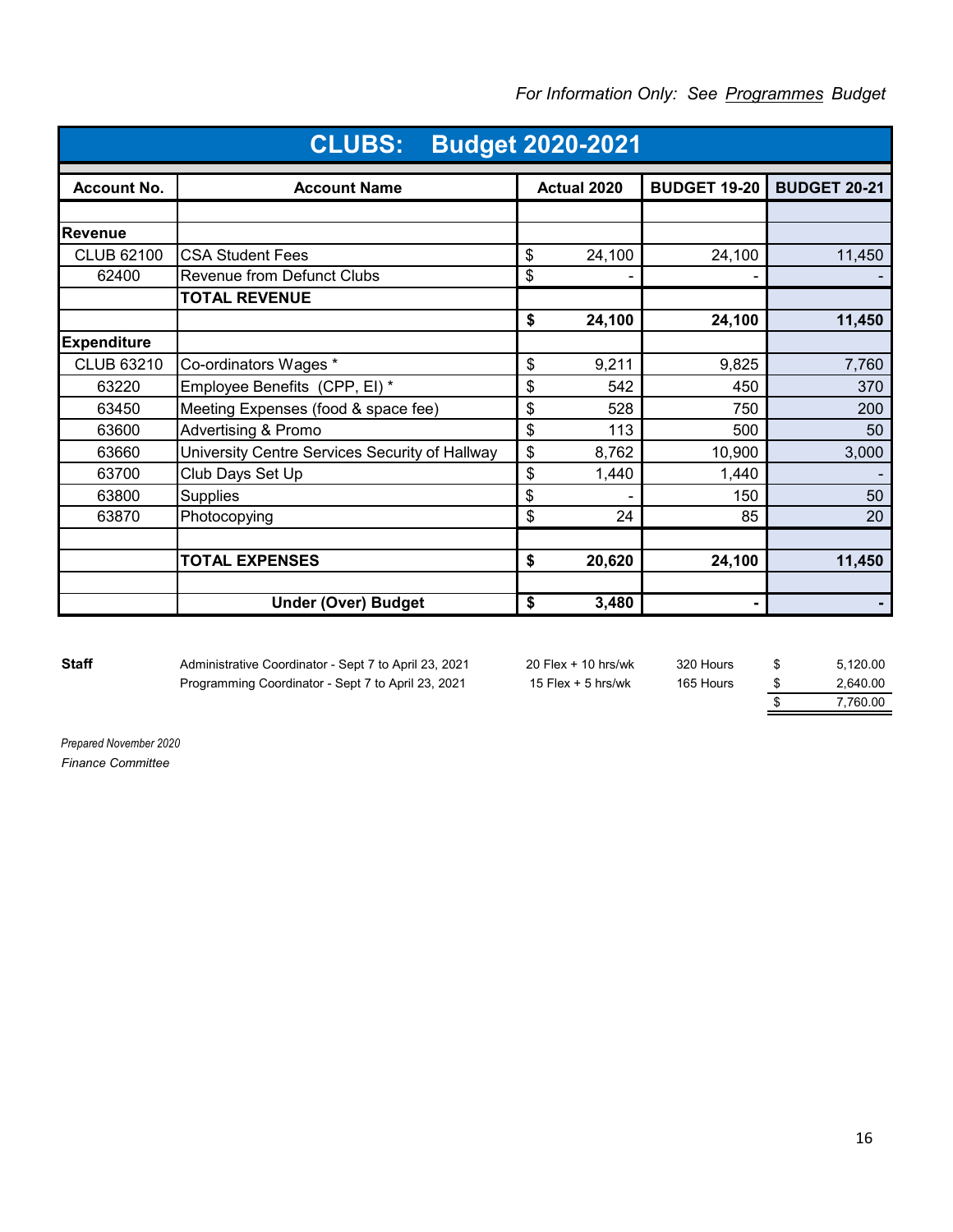| <b>STUDENT HELP &amp; ADVOCACY CENTRE:</b> |                                      |             | <b>Budget 2020-2021</b> |                     |
|--------------------------------------------|--------------------------------------|-------------|-------------------------|---------------------|
| <b>Account No.</b>                         | <b>Account Name</b>                  | Actual 2020 | <b>BUDGET 19-20</b>     | <b>BUDGET 20-21</b> |
|                                            |                                      |             |                         |                     |
| SHAC                                       | 62100 CSA Student Fees               | 21,750      | 21,750                  | 18,150              |
| 62101                                      | <b>Entertainment Fees: Speakers</b>  |             |                         |                     |
| 62120                                      | Solicitations (incls. SSF support)   |             |                         |                     |
|                                            |                                      |             |                         |                     |
|                                            | <b>TOTAL REVENUE</b>                 | 21,750      | 21,750                  | 18,150              |
|                                            |                                      |             |                         |                     |
| <b>Expenditure</b>                         |                                      |             |                         |                     |
| SHAC 63210                                 | Co-ordinators Wages *                | 15,161      | 12,405                  | 12,192              |
| 63220                                      | Employee Benefits (CPP & EI)*        | 959         | 745                     | 570                 |
| 63380                                      | Professional Fees (Legal Aid Clinic) | 5,000       | 6,000                   | 5,000               |
| 63450                                      | <b>Information/Awareness Events</b>  | 737         | 800                     | 300                 |
| 63500                                      | Volunteer Training & Appreciation    | 356         | 600                     |                     |
| 63600                                      | <b>Advertising &amp; Promotion</b>   | 267         | 870                     | 50                  |
| 63800                                      | Supplies (incls Resource Material)   | 36          | 200                     | 38                  |
| 63870                                      | Photocopying                         | 88          | 130                     |                     |
|                                            |                                      |             |                         |                     |
|                                            | <b>TOTAL EXPENSES</b>                | 22,604      | 21,750                  | 18,150              |
|                                            |                                      |             |                         |                     |
|                                            | <b>Under (Over) Budget</b>           | (854)       | -                       |                     |

**Staff** SHAC Coordinator - Sept 7 to Apr 23/21 Assistant Coordinator - Sept 7 to Apr 23/21 Assistant Coordinator - Sept 7 to Apr 23/21

| 30 Flex +12 hrs/wk  | 390 | \$<br>6.240.00  |
|---------------------|-----|-----------------|
| $6$ Flex + 6 hrs/wk | 186 | \$<br>2.976.00  |
| $6$ Flex + 6 hrs/wk | 186 | \$<br>2,976.00  |
|                     |     | \$<br>12.192.00 |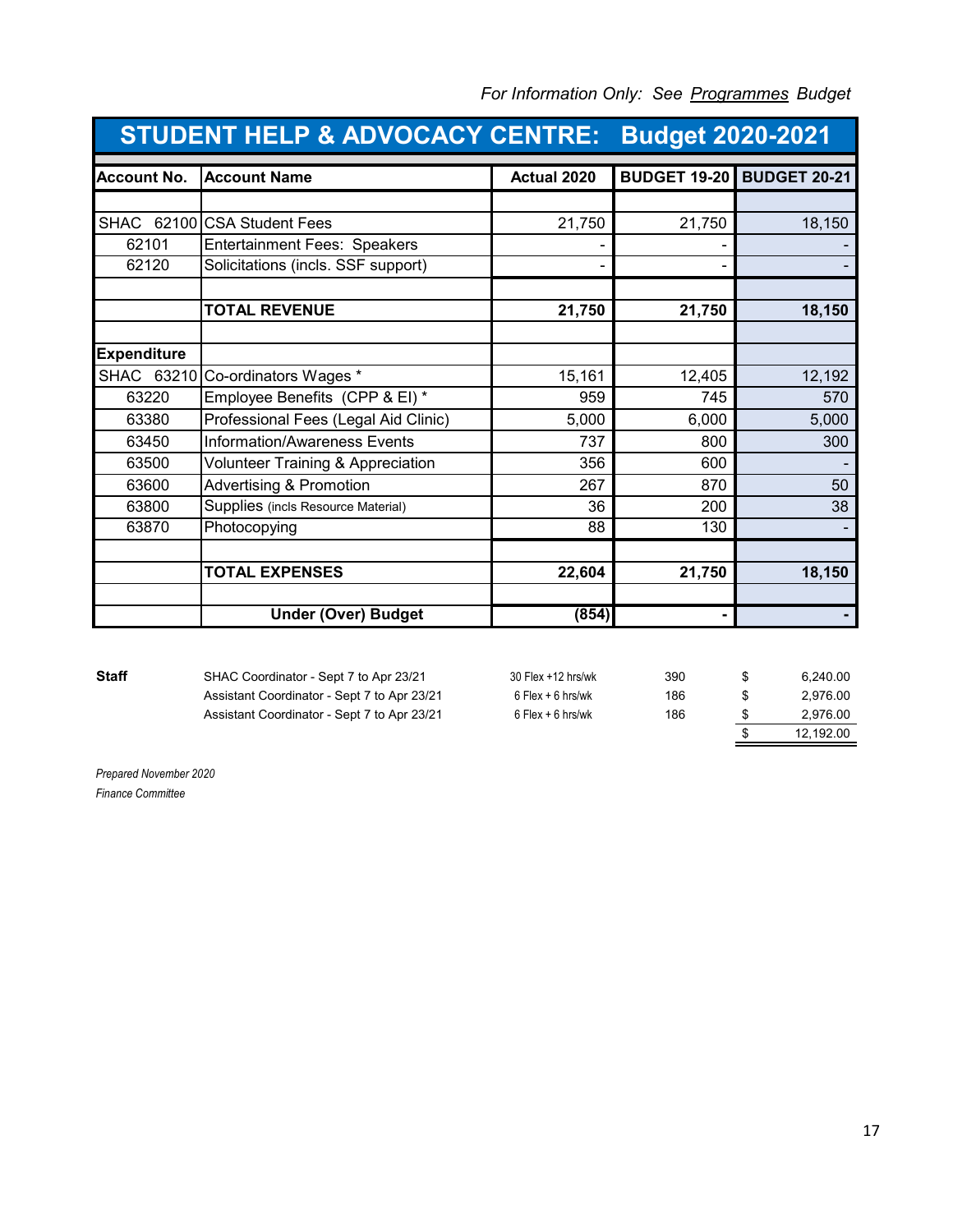| Restricted Fee, information only |  |  |
|----------------------------------|--|--|
|----------------------------------|--|--|

|                    | <b>Budget 2020-2021</b><br><b>FOODBANK:</b> |             |                     |                     |  |
|--------------------|---------------------------------------------|-------------|---------------------|---------------------|--|
| <b>Account No.</b> | <b>Account Name</b>                         | Actual 2020 | <b>BUDGET 19-20</b> | <b>BUDGET 20-21</b> |  |
|                    |                                             |             |                     |                     |  |
| Revenue            |                                             |             |                     |                     |  |
| 28100              | Student Fees: Undergraduate                 | 93,823      | 94,500              | 105,500             |  |
| 28120              | Solicitations                               | 6,067       | 13,345              | 5,410               |  |
| 28130              | <b>Student Fees: Graduate</b>               | 17,586      | 16,230              | 16,000              |  |
| 28135              | <b>CSA Support</b>                          | 4,000       | 4,000               | 1,500               |  |
| 28140              | <b>Bullring Support for Cooking Classes</b> | 500         | 500                 |                     |  |
|                    | <b>TOTAL REVENUE</b>                        | 121,976     | 128,575             | 128,410             |  |
|                    |                                             |             |                     |                     |  |
| <b>Expenditure</b> |                                             |             |                     |                     |  |
| 28210              | Co-ordinators Wages                         | 39,467      | 40,455              | 41,605              |  |
| 28220              | <b>Employee Benefits</b>                    | 4,226       | 3,790               | 4,950               |  |
| 28350              | <b>Surplus/Deficit Transfer Line</b>        | (7, 579)    |                     |                     |  |
| 28390              | <b>Transportation Costs</b>                 | 69          | 160                 | 75                  |  |
| 28440              | Service Support and Resource                | 4,660       | 4,000               | 1,500               |  |
| 28450              | <b>Cooking Classes</b>                      | 267         | 500                 |                     |  |
| 28451              | Garden Supplies (In & Out)                  | 190         | 160                 | 160                 |  |
| 28500              | <b>Volunteer Appreciation</b>               | 485         | 650                 |                     |  |
| 28501              | <b>Staff or Volunteer Training</b>          | 50          | 500                 |                     |  |
| 28510              | <b>Compassionate Fund</b>                   | 150         | 300                 | 200                 |  |
| 28540              | <b>Food Acquisition</b>                     | 69,584      | 70,000              | 74,000              |  |
| 28541              | <b>Special Diet</b>                         | 5,280       | 5,760               | 2,560               |  |
| 28600              | Advertising                                 | 888         | 600                 | 400                 |  |
| 28700              | <b>University Services</b>                  | 384         |                     | 300                 |  |
| 28800              | <b>Supplies</b>                             | 3,731       | 1,600               | 2,560               |  |
| 28870              | Photocopying                                | 124         | 100                 | 100                 |  |
|                    | <b>TOTAL EXPENSES</b>                       | 121,976     | 128,575             | 128,410             |  |
|                    |                                             |             |                     |                     |  |
|                    | <b>Under (Over) Budget</b>                  |             |                     |                     |  |

*LAC/CS Finance Committee Prepared September 2020*